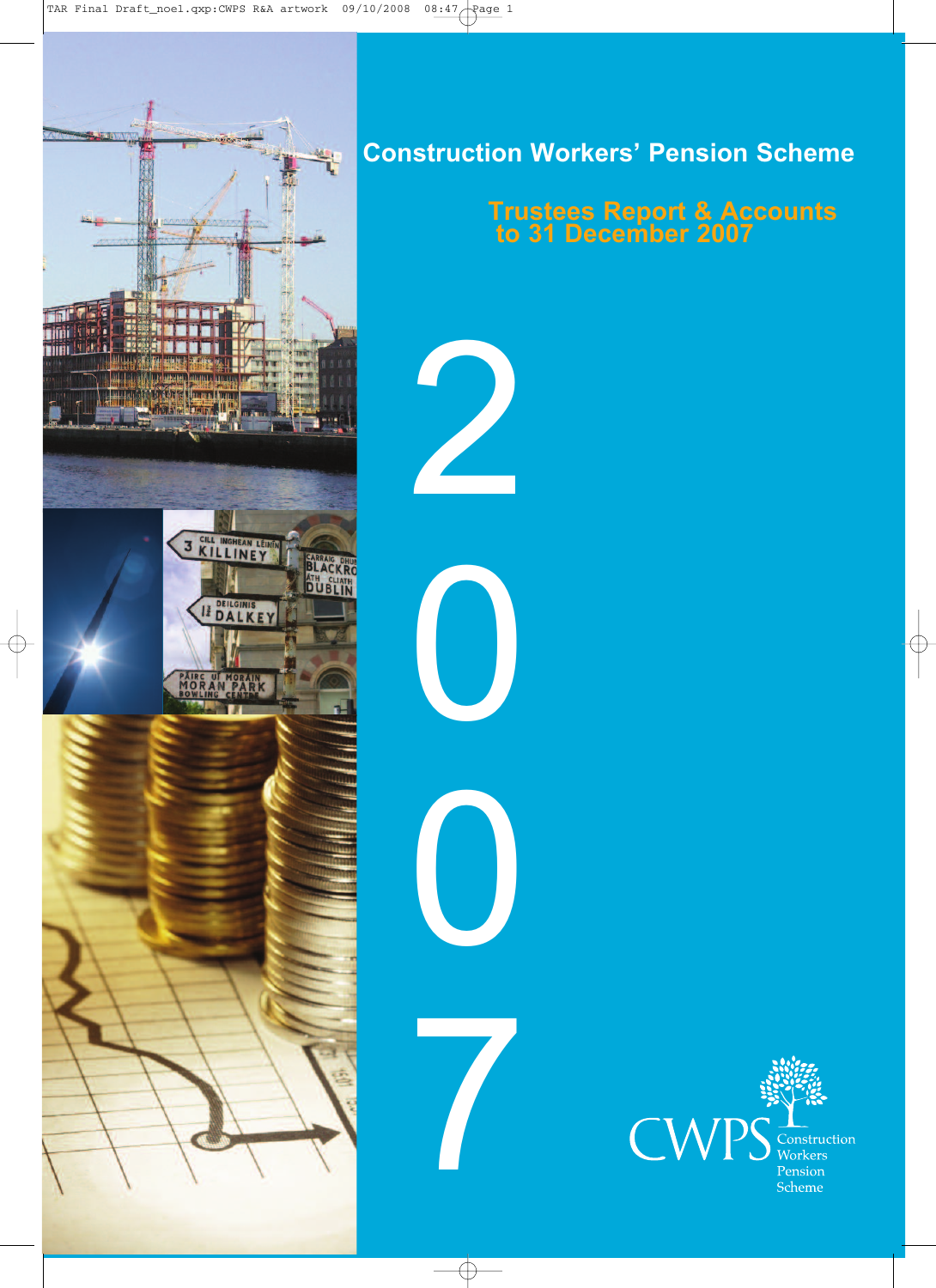|                                                | page |
|------------------------------------------------|------|
| A message from our Chairman                    | 2    |
| Highlights of the year                         | 3    |
| <b>Report of the Trustee</b>                   | 4    |
| <b>About the Scheme</b>                        | 4    |
| Looking after  the Scheme                      | 4    |
| our people                                     | 6    |
| $\ldots$ the fund                              | 9    |
| <b>Member accounts</b>                         | 9    |
| <b>Annuity Fund</b>                            | 11   |
| <b>Reserve Fund</b>                            | 12   |
| <b>Actuarial review</b>                        | 13   |
| <b>Actuarial statement</b>                     | 14   |
| Investment managers' reports                   | 15   |
| <b>Crédit Agricole Asset Management</b>        | 16   |
| <b>BIAM</b>                                    | 17   |
| <b>Irish Life</b>                              | 18   |
| <b>KBC Asset Management</b>                    | 19   |
| <b>Financial statements</b>                    | 20   |
| <b>Statement of Trustee's responsibilities</b> | 20   |
| <b>Independent Auditors' Report</b>            | 20   |
| <b>Fund account</b>                            | 22   |
| <b>Statement of net assets</b>                 | 23   |

Notes to the financial statements 24

## $\bigcap$ o  $\Box$  $\overline{\phantom{a}}$  $\overline{\mathbf{C}}$  $\Box$  $\overline{\phantom{0}}$  $\boldsymbol{\omega}$

1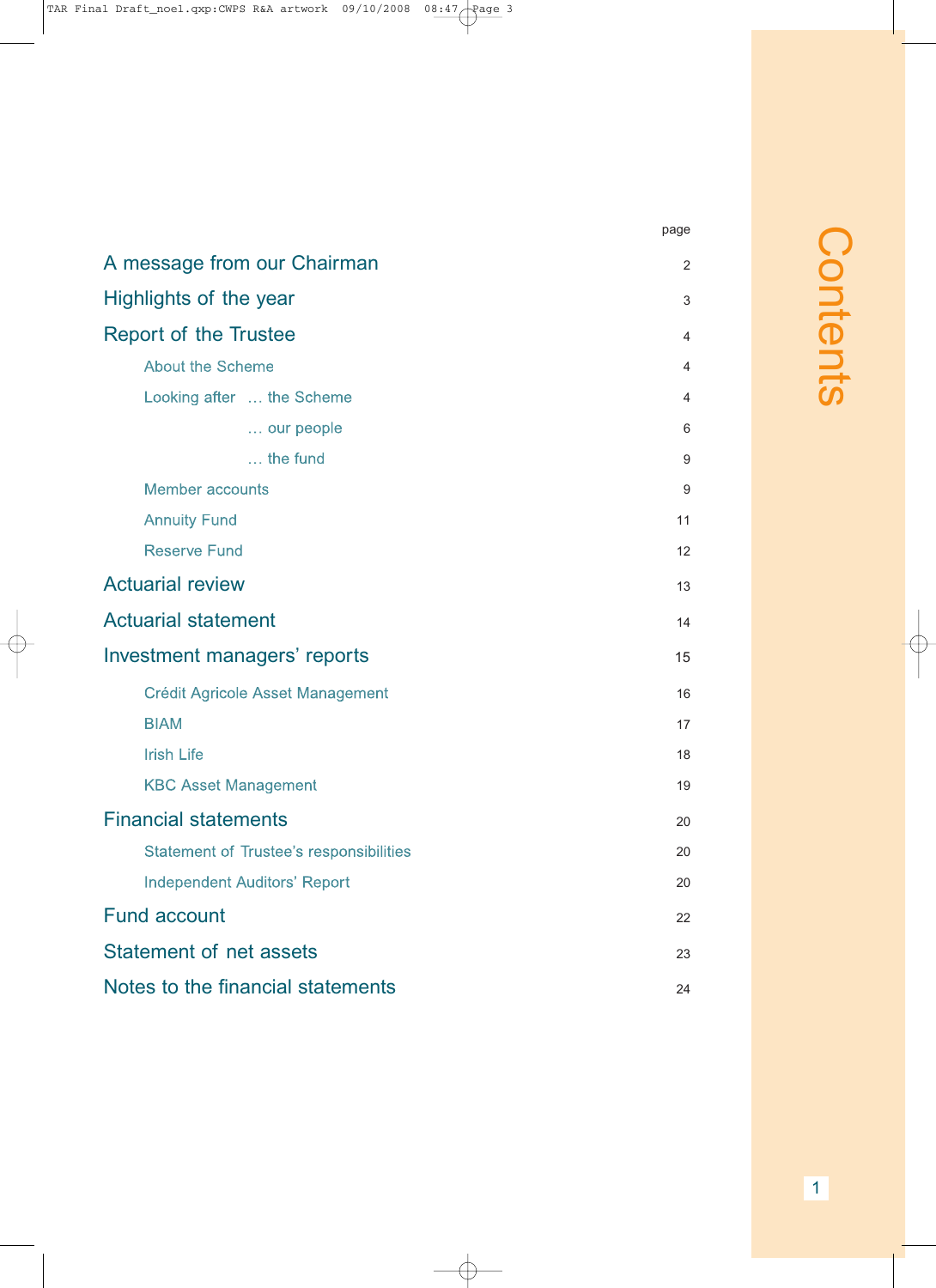With the presentation of this report, CWPS has completed its first full calendar year in operation. Our new Scheme has been widely welcomed within the construction industry, with 1466 additional employer companies joining the Scheme and enrolling their staff members in the course of the year.

2007 signed off with a total membership of 283,579 and a total fund value of €988,070,210. This is an exceptional outcome and huge encouragement to the take-up of occupational pensions in Ireland, even outside the scope of the construction industry.



It was also a very valuable year for consolidation of the new Trustee Company and the new Administration Company. It provided time to come to terms with all the statutory pension regulations and obligations old and new,<br>and to design appropriate key strategies in investment policy and best corporate governance.

It was a year also when ominous storm clouds began to overshadow investment markets, and 'sub-prime' became a dirty word. Most pension schemes are adrift in this storm now, but thankfully we came through the year like most in negative territory but like few less than 10%.

To all members I would say please read our 2007 Report, and in understanding more about your Scheme, realise how vitally important your pension will be to you in your retirement years.

Las lt

Oliver Haslette Chairman, CWPS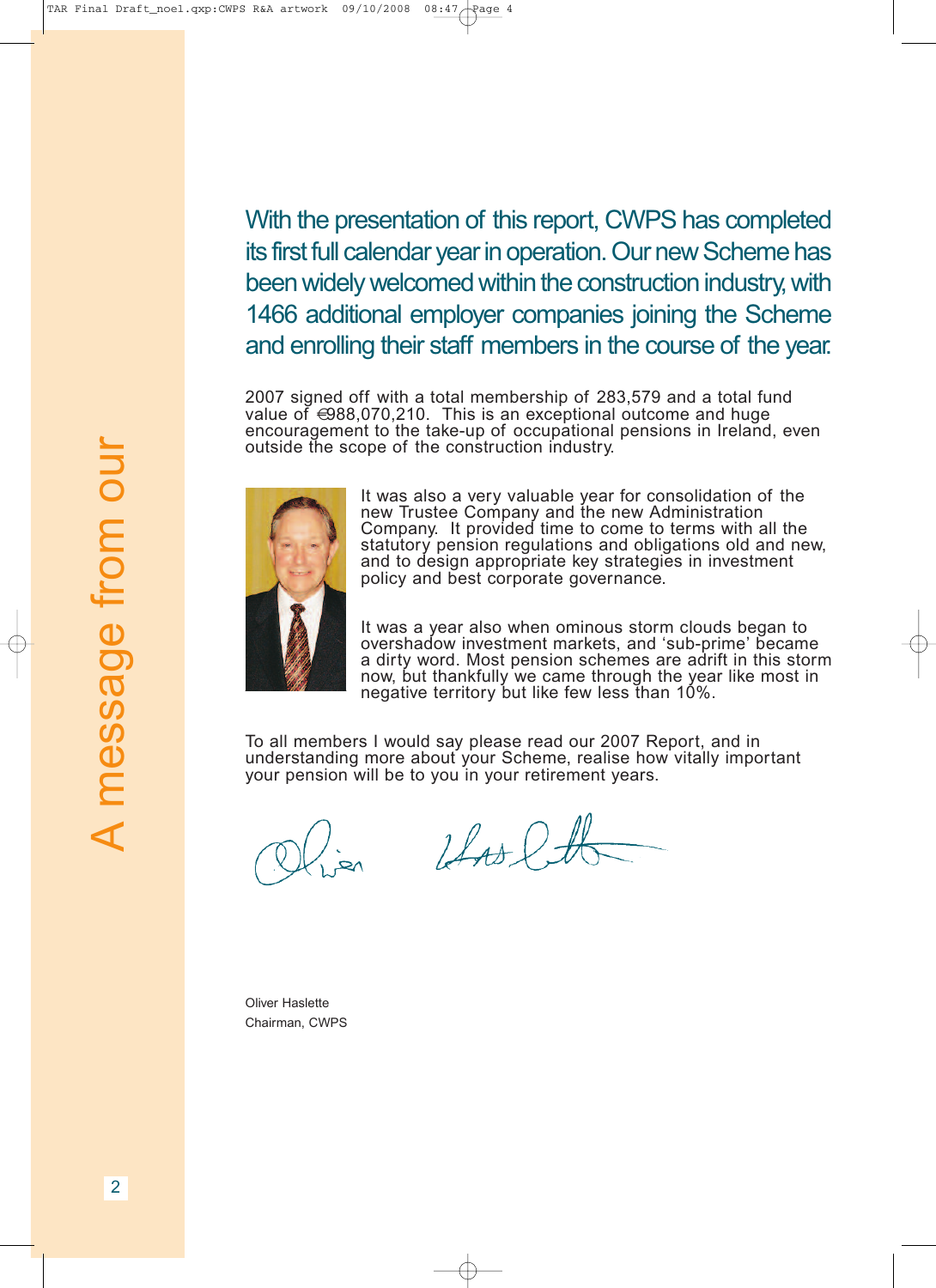During the twelve months to 31 December 2007:

- €182,631,286 was collected in contributions:
	- $\cdot$   $\in$  102,639,685 from employers,
	- $\cdot \in 74,067,388$  from members, and
	- $\cdot$   $\bigoplus$ , 924, 213 in AVCs.
- 1466 employers joined the Scheme and 204 ceased to be active employers.
- <sup>2036</sup> members retired.
- The Scheme made pension payments including Lump Sums totalling €35,395,536.
- The Scheme made Lump Sum Death Benefit payments totalling €8,349,519
- The Scheme's investment income amounted to  $\in$ 13,574,215.
- The Scheme's assets decreased in value by  $658,176,714$ .

As at 31 December 2007:

- There were 283,579 individual member accounts in the Scheme.
- The value of these accounts (including contributions received but not yet allocated) totalled €758 million.
- 7,283 pensioners and dependants received pension benefits from the Scheme.
- The estimated value of the Annuity Fund (including the associated solvency margin) was €148 million.
- 9500 employers were members of the Scheme. A list of these employers is available on request to the Scheme.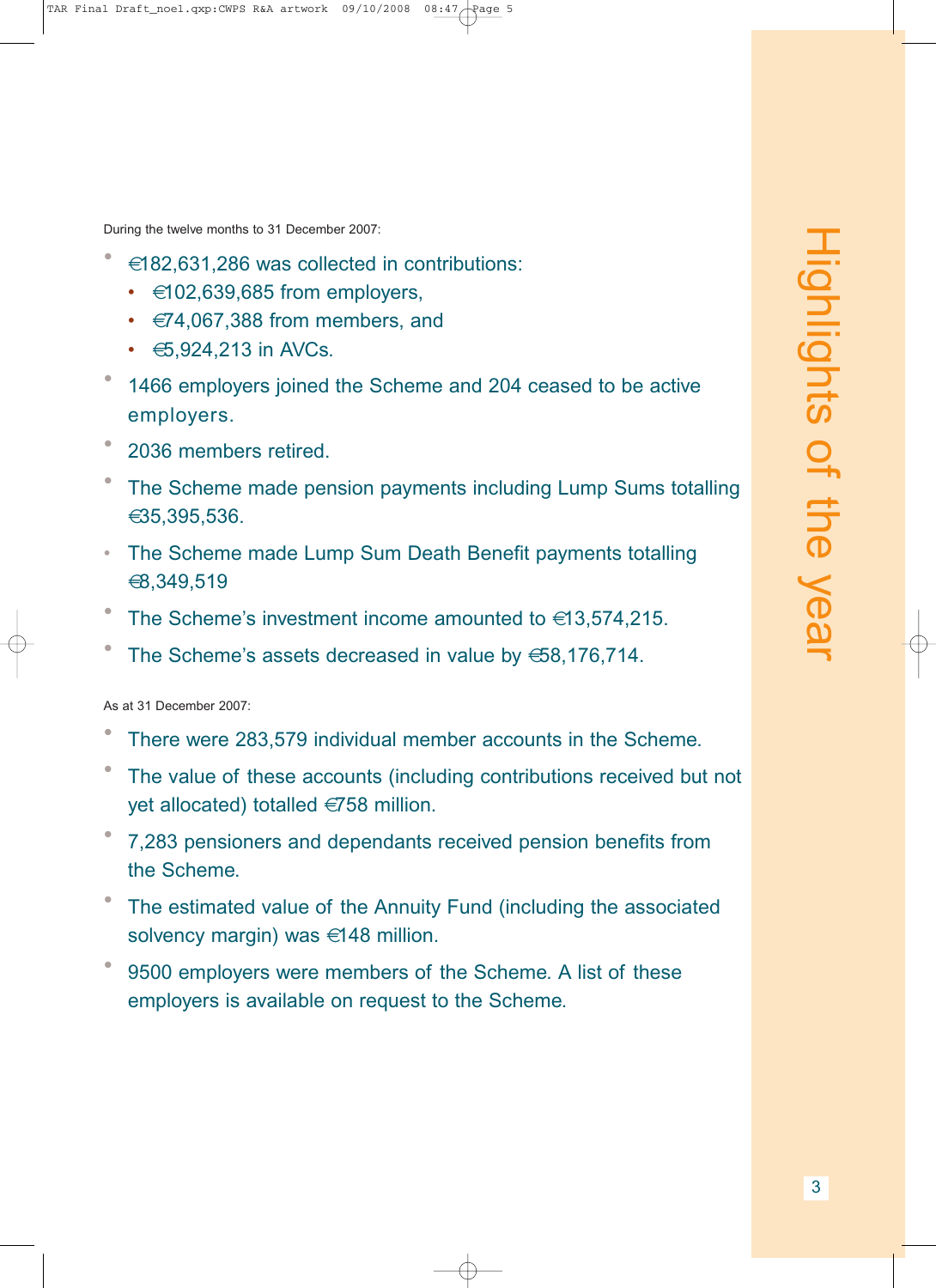#### About the Scheme

The Construction Workers' Pension Scheme (the Scheme) was established by a Trust Deed dated 25 May 2006, and was set up by the industry as a non-profit making occupational pension scheme. It replaced the Construction Federation Operatives' Pension Scheme (CFOPS). As part of this process, it was agreed that the assets of CFOPS would be transferred to the Scheme in three bulk transfers. The third and final transfer took place on 31 August 2007 and represented any remaining liabilities including potential or unascertained liabilities, for benefits under the CFOPS Scheme.

The Construction Industry's Registered Employment Agreement (REA) legally requires all employers covered by the agreement to provide pension and death benefits for eligible employees as set out in the REA. The Scheme provides a cost effective and secure way for employers to meet these obligations. If any changes are required to the Rules of the Scheme, the Trustee will notify members.

During the year ending 31 December 2007, there where two changes to the Trust Deed and Rules by Deed of Amendment. These changes where:

- On 25 June 2007, Clauses 13.16, 13.17 and 13.18 covering the indemnity of Trustees were amended
- On 27 June 2007, Clause 12.1(i) covering eligibility for Death in Service Benefit was amended

Copies of the respective Deeds of Amendment are available from our Customer Service team on request

Although the Scheme is classed as a defined benefit scheme for the purposes of the Pensions Act 1990, this relates only to pensions paid by the Scheme. While members contribute to the Scheme, an account builds up in the member's name, based on the contributions paid in and the investment returns generated by these contributions. Further details about how the Scheme works and the benefits it provides are on page 6.

The Scheme is approved by the Revenue Commissioners under the Taxes Consolidation Act 1997. It is also registered with the Pensions Board and its registration number is PB 185038.

#### Looking after the Scheme

The Scheme is administered on behalf of the industry through a trustee company, the Construction Workers' Pension Scheme Trustee Limited. The trust company is run by a Board of Directors. This Board comprises employers operating in the industry and full-time Trade Union officials.

There are ordinarily 11 Directors: five Employer Directors, five Trade Union (Member) Directors and a Chairman. All Directors are actively involved in the Construction Industry. The right of Scheme members to select or approve the selection of the Directors is set out in the Occupational Pension Schemes (Member Participation in the Selection of Persons for Appointment as Trustees) (No. 3) Regulations, 1996 (S.I. No 376 of 1996).

The Trustee is responsible for looking after the Scheme and for ensuring that it is run according to the legal document which governs it, the Trust Deed and Rules. The Trustee must make sure that the Scheme complies with current legislation, that benefits are paid correctly and on time, and that the fund is invested prudently with the aim of meeting its obligations as they fall due. The Trustee has a duty to act in the best interests of the membership as a whole.

During the twelve months to 31 December 2007, the Directors were:

- Oliver Haslette (Chairman)
- l• Michael Anglim l• Bernard O'Connell
- l• Eric Fleming l• Patrick O'Shaughnessy
- **•** George Hennessy **and Prince Sean Stewart**
- 
- 
- 
- 
- l• Niall Irwin l• Richard P Treacy
- l• Jim Moore l• Thomas White

Being a Trustee Director of the Scheme is an important and demanding role. Whilst the Directors do not need any prior experience of pensions and investments, it is important that the Directors have a knowledge and understanding of pension and trust law, and the principles for funding a pension plan and the investment of assets. All new Directors of CWPS Trustee Ltd are required to attend a Trustee Training Course.

To help the Directors keep pace with changes affecting pensions, they attend seminars organised by the pensions industry and receive ongoing briefings from the Scheme's advisers on financial, actuarial and legal issues. As part of their training, all of the Trustee Directors have access to the Pension Board's 'Trustee Handbook and Guidance Notes'.

This knowledge enables the Trustee Directors to carry out their duties and ensure that the Scheme is well run. However, the Directors are not pension experts, so they have appointed a number of external advisers to assist on issues such as pension funding, investment and pension law. The advisers during the period under review are listed overleaf.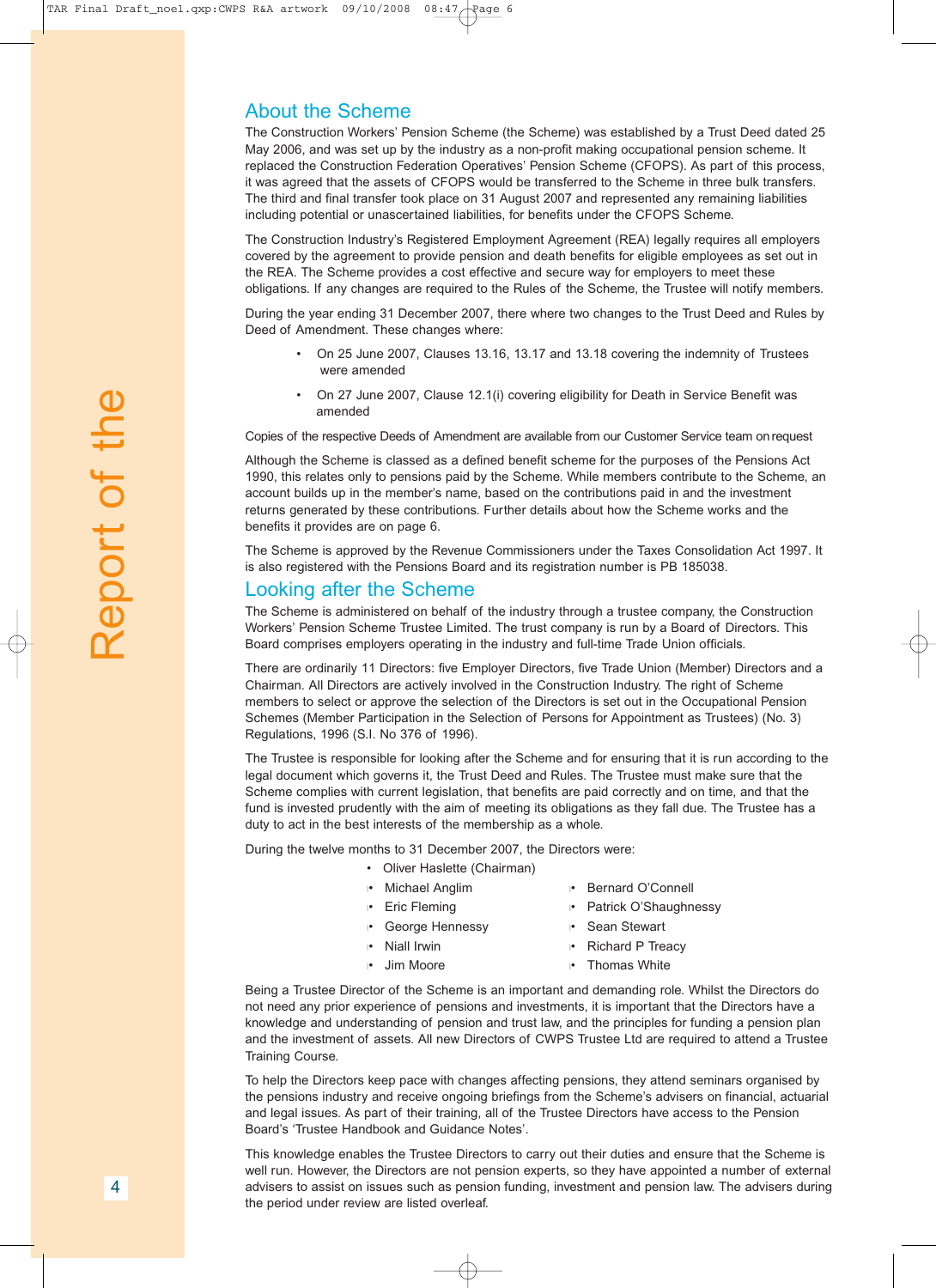.

| Advisers to the Trustee          |                                                                                                     |
|----------------------------------|-----------------------------------------------------------------------------------------------------|
| <b>Actuaries and Consultants</b> | Watson Wyatt (Ireland) Limited<br>65/66 Lower Mount Street, Dublin 2                                |
| Administrators                   | CIF Pension Administration Services Ltd (CPAS)<br>Canal House, Canal Road, Dublin 6                 |
| <b>Auditors</b>                  | <b>Grant Thornton</b><br>Chartered Accountants & Registered Auditors<br>24 - 26 City Quay, Dublin 2 |
| <b>Bankers</b>                   | Allied Irish Banks plc<br>1 Lower Baggot Street, Dublin 2                                           |
| Custodians                       | <b>Bank of Ireland Securities Services</b><br>New Century House, Mayor Street Lower, Dublin 1       |
|                                  | Caceis<br>La Touche House, IFSC, Dublin 1                                                           |
|                                  | Northern Trust<br>George's Quay House, 43 Townsend Street, Dublin 2                                 |
| Investment managers              | Bank of Ireland Asset Management Limited<br>40 Mespil Road, Dublin 4                                |
|                                  | Credit Agricole Asset Management<br>123 Leadenhall Street, London EC3V 4QH                          |
|                                  | Irish Life Investment Managers<br>Beresford Court, Beresford Place, Dublin 1                        |
|                                  | <b>KBC Asset Management Limited</b><br>Joshua Dawson House, Dawson Street, Dublin 2                 |
| Investment adviser               | Acuvest<br>10 Fitzwilliam Square, Dublin 2                                                          |
| <b>Solicitors</b>                | McCann Fitzgerald<br>Riverside One, Sir John Rogerson's Quay, Dublin 2                              |
|                                  | O'Donnell Sweeney<br>One Earlsfort Centre, Earlsfort Terrace, Dublin 2                              |
| <b>Property Managers</b>         | Jones Lang Lasalle<br>10/11 Molesworth Street, Dublin 2                                             |
|                                  | Insignia Richard Ellis Gunne<br>164 Shelbourne Road, Ballsbridge, Dublin 4                          |
|                                  |                                                                                                     |

### Administering the Scheme

The Scheme is administered by the CIF Pension Administration Services Limited (CPAS). It is responsible for: collecting contributions, setting up new members and employers, maintaining member records, calculating and paying benefits to members, and assisting with any member queries, including running a dedicated Customer Service team.

The Administrators also have access to the Pension Board's 'Trustee Handbook and Guidance Notes'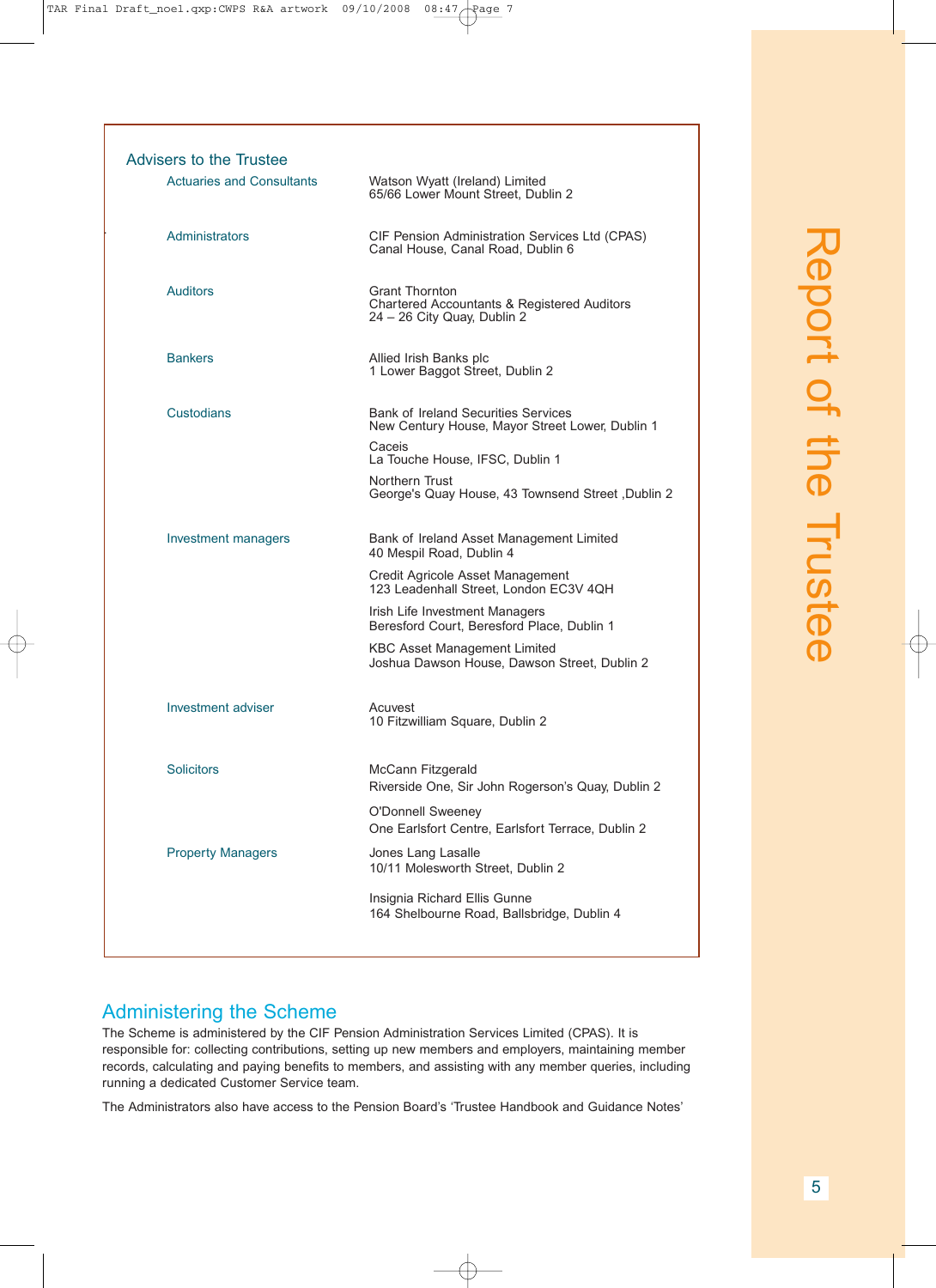#### Looking after our people

#### Our members

At 31 December 2007 there were 9,500 employers participating in the Scheme, and 283,579 members: comprising of 93,274 contributing members, 7,283 pensioners and dependants, and 183,022 deferred members (former members who did not contribute to the Scheme during the 2007 year but who have left their benefits in the Scheme to draw at a later date).

The chart below shows the Scheme's membership at 31 December 2007 and comparison figures for 2006

Due to the large number of employers participating in the Scheme, the Trustee is exempt from being required to list all their names in this document. However, the names of the Scheme's participating employers are published as an appendix to this report. As it is in excess of 350 pages it is available only on request.



Scheme benefits **• Employers**

The aim of the Scheme is to provide members with the opportunity of building up pension benefits for retirement and to provide a degree of financial protection for them and their families whilst they are still working.

Members' benefits build up on a defined contribution basis. Each active member has a pension account in the Scheme. The member and their employer pay contributions into this account totalling 7% (employer: 4.2%, member: 2.8%) of the average basic construction industry salary. In addition, members may make Additional Voluntary Contributions to build up a larger account within the fund. For the purposes of completeness, the weekly rate for the Benevolent Funds, CWHT, and CIMA/EPACE (which amount to  $\in \{2.33\}$  are collected by way of a combined payment resulting in an overall contribution rate of €51.27

#### **Contribution rates for the year to 31 December 2007**

| Contribution     | Member          | Employer         | Total  |
|------------------|-----------------|------------------|--------|
| Pension          | $\in 17.92$     | €26.88           |        |
| Death in service | $\in$ 1.11      | $\in$ 1.11       |        |
| Sick pay         | $\epsilon$ 0.64 | $\in$ 1.28       |        |
| Total            | $\in$ 19.67     | $\epsilon$ 29.27 | 648.94 |

The Trustee invests members' accounts in a range of age-related investment funds, with the contributions used to secure units within each fund. The Trustee declares an investment return for each fund which then is used to change the unit price for each fund. The value of each member's account is then adjusted to reflect these returns and moves in line with the change in the unit prices. The aim is for the member's account to grow through investment returns and the contributions paid in.

Because of how member accounts build up, their value depends ultimately on the amount of contributions paid and the performance of the funds in which the member's account is invested. The main risk in relation to how benefits build up is that these contributions may be inadequate to meet members' pension expectations, investment returns may be lower than anticipated, or the cost of converting members' accounts into annual pension may be higher than anticipated. The Trustee therefore regularly reviews how the Scheme's investments have performed and the overall funding position of the Scheme.

When the member retires, the Trustee will use the member's account to provide pension benefits through the Annuity Fund within the Scheme. Members can decide, within certain limits, what benefits they receive. Once in payment, members' benefits are classed as defined benefit entitlements. Because benefits are paid from the Scheme, the security of members' benefits depends ultimately on the Scheme's financial health. The main risk is that the investments held by the Scheme (the assets) might be insufficient to meet the benefits built up by members (the liabilities) when they are due.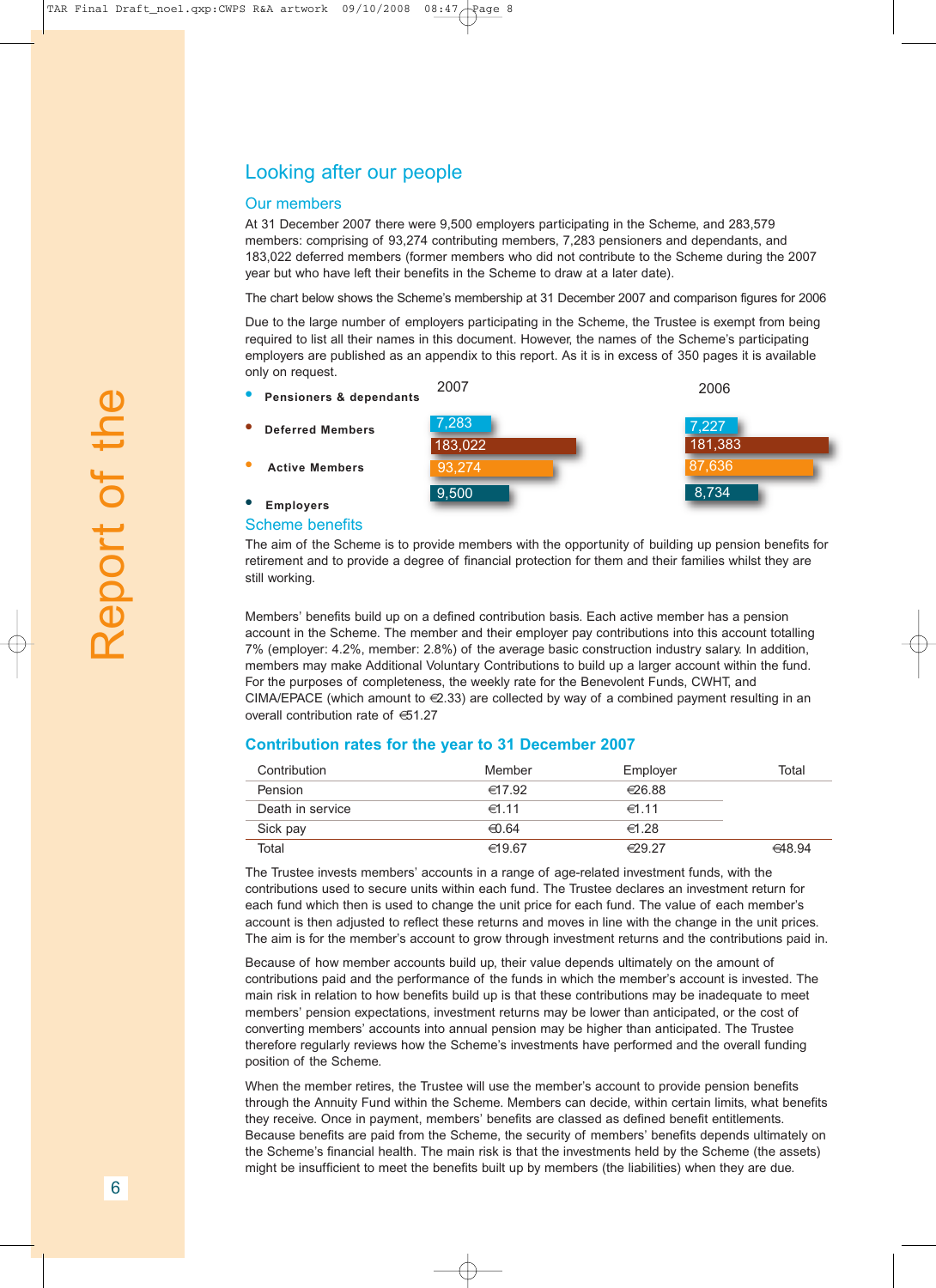To reduce this risk, the Trustee:

- has prepared a Statement of Investment Policy Principles, setting out its approach to how the Scheme is invested;
- has appointed independent professional investment managers to manage the Scheme's investments and independent consultants to advise them;
- receives ongoing investment advice and guidance from the Scheme's Investment Adviser;
- instructs the Scheme Actuary to carry out regular reviews to look at the appropriate rates for converting members' pension accounts into pension, and the appropriate returns which should be applied to members' pension accounts;
- instructs the Scheme Actuary to carry out an annual review of the Scheme's financial health to determine whether the Scheme meets the statutory Minimum Funding Standard; and
- employs professional consultants to advise it on all aspects of the Scheme's management.

#### A summary of Scheme benefits

#### **Member's pension account**

value depends on the contributions paid in by the member and their employer adjusted by the investment return achieved

| The member's account is used to provide benefits                                                                                       |                                                                                                                                 |                                                                                                                                                                            |
|----------------------------------------------------------------------------------------------------------------------------------------|---------------------------------------------------------------------------------------------------------------------------------|----------------------------------------------------------------------------------------------------------------------------------------------------------------------------|
|                                                                                                                                        |                                                                                                                                 |                                                                                                                                                                            |
| If the member stops<br>working for an employer<br>they will receive:<br>who participates in the                                        | If the member retires,                                                                                                          | If the member dies, the following benefits<br>will be paid:                                                                                                                |
| Scheme, they can<br>choose:                                                                                                            | a percentage of the<br>٠<br>fund value paid as tax-                                                                             | If they were still contributing to the<br>Scheme:                                                                                                                          |
| free cash at retirement.<br>• to leave their benefits<br>AND/OR<br>invested in their<br>• a choice of pension<br>pension account until | a lump sum, plus a lump sum in respect<br>$\bullet$<br>of each eligible child, plus<br>• a refund of the value of their pension |                                                                                                                                                                            |
| they retire<br><b>OR</b>                                                                                                               | options.                                                                                                                        | If they had left the Scheme but their                                                                                                                                      |
| • to transfer the value of<br>their pension account<br>to another pension                                                              |                                                                                                                                 | account is still invested in the Scheme:<br>• benefits for the member's dependants<br>provided from the member's account.                                                  |
|                                                                                                                                        |                                                                                                                                 | If they had already retired:<br>• a pension for their spouse (if they are<br>married); other benefits will depend on<br>the options the member chose when<br>they retired. |

#### Protecting members' interests

Each year, Scheme staff visit sites and offices of building firms throughout the country. The aim of these visits is to ensure that contributions due to the Scheme on behalf of members are paid on time.

The Scheme also maintains regular contact with Local Authorities throughout the country; Government departments, particularly the Departments of Enterprise and Employment, Finance, Environment, and Education; the Office of Public Works; semi-State bodies; and major clients of the Industry. The main purpose of this contact is to make sure that contractors employed by these bodies are paying contributions on behalf of their employees.

The Trustee is pleased to acknowledge the assistance and goodwill extended to the Scheme by the Ministers and staff of the Government Departments concerned, and by the Officials and personnel of the other bodies referred to. The Scheme also acknowledges the assistance given by the various Trade Unions in the Industry, the Construction Industry Monitoring Agency (CIMA), and EPACE in ensuring contributions due are paid on behalf of Scheme members.

This assistance and co-operation provides an extra safeguard to members.

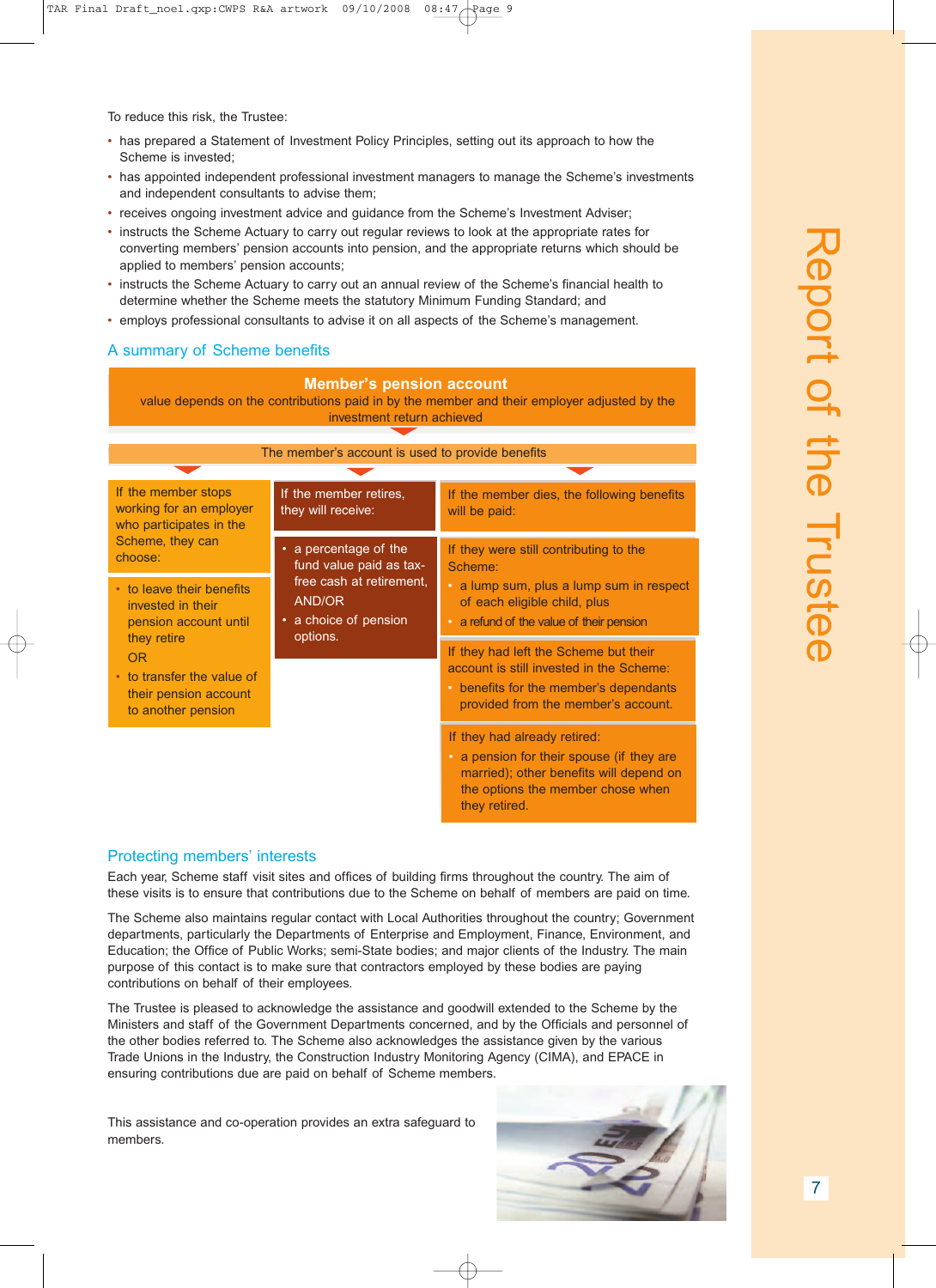## Communicating with members

For the Trustee, communication is a top priority. This means making sure our members understand how the Scheme works and the benefits they are building up; that employers have the necessary tools and information to operate the Scheme; and that the Scheme is publicised to encourage take-up amongst eligible employers.

In communicating with members, the Trustee is committed to using language that is clear and simple, and providing information in an easily accessible manner and has also translated a number of documents into Polish.

To this end, there is a range of information available about the Scheme. This is available both in paper format and electronically via the Scheme's website – www.cwps.ie – giving members instant access 24 hours a day wherever they are. In addition, the Trustee issues the following documents each year:

- a personal benefit statement to active members;
- Leaving Service Options statement to members who have left the Scheme; and
- the full Annual Report and Accounts this is issued to all Trade Unions in the Industry and to all participating employers. This report is available to members on request and a shortened version will be issued to all active members summarising the Scheme's progress.

Every third year, a benefit statement is issued to all deferred members.

#### Providing support to members

The Scheme also has a dedicated Customer Service department staffed by a team of five permanent people. The team deals with everything from simple queries to helping members and employers complete forms and other relevant paperwork. Customer Service is a very valued service and deals with in excess of 800 calls a week.

General questions about the Scheme should be directed to the Customer Service team by:

| phone:    | 1850 940221     |
|-----------|-----------------|
| fax:      | $(01)$ 496 6611 |
| email:    | info@cwps.ie    |
| write to: | Construction W  |

Construction Workers' Pension Scheme, Canal House, Canal Road, Dublin 6

#### Resolving any disputes

Whilst Customer Service can deal with the majority of member queries, any issues which they cannot resolve are referred to the Trustee. Where a member is not satisfied with the response they receive, the Scheme has an Internal Dispute Resolution Procedure. This procedure is a legal requirement under Article 5(1) of the Pensions Ombudsman Regulations, 2003 and is designed to ensure that, if a dispute arises, it is properly investigated and, where possible, resolved to the satisfaction of all parties. Members, beneficiaries and prospective members of the Scheme can request a copy of the procedure from the Trustee at the address above.

If you have followed the Scheme's internal dispute resolution procedure and are still not satisfied or have a complaint, you can contact the Pensions Ombudsman. The Ombudsman can determine disputes of fact and law relating to Occupational Pension Schemes and Personal Retirement Savings Accounts (PRSAs). There are certain issues which are not covered by the Pensions Ombudsman's office and which remain the responsibility of the Pensions Board.

You can contact these various bodies by:

writing to: The Pensions Board, Verschoyle House, 28/30 Lower Mount Street, Dublin 2

- calling: 01 613 1900 or lo-call: 1890 656565
- emailing: info@pensionsboard.ie

writing to: National Employment Rights Authority (NERA) Government Buildings, O'Brien Road, Carlow calling: Lo-call: 1890 808090

emailing: info@employmentrights.ie

writing to: Office of the Pensions Ombudsman, 36 Upper Mount Street, Dublin 2

calling: 01 647 1650

emailing: info@pensionsombudsman.ie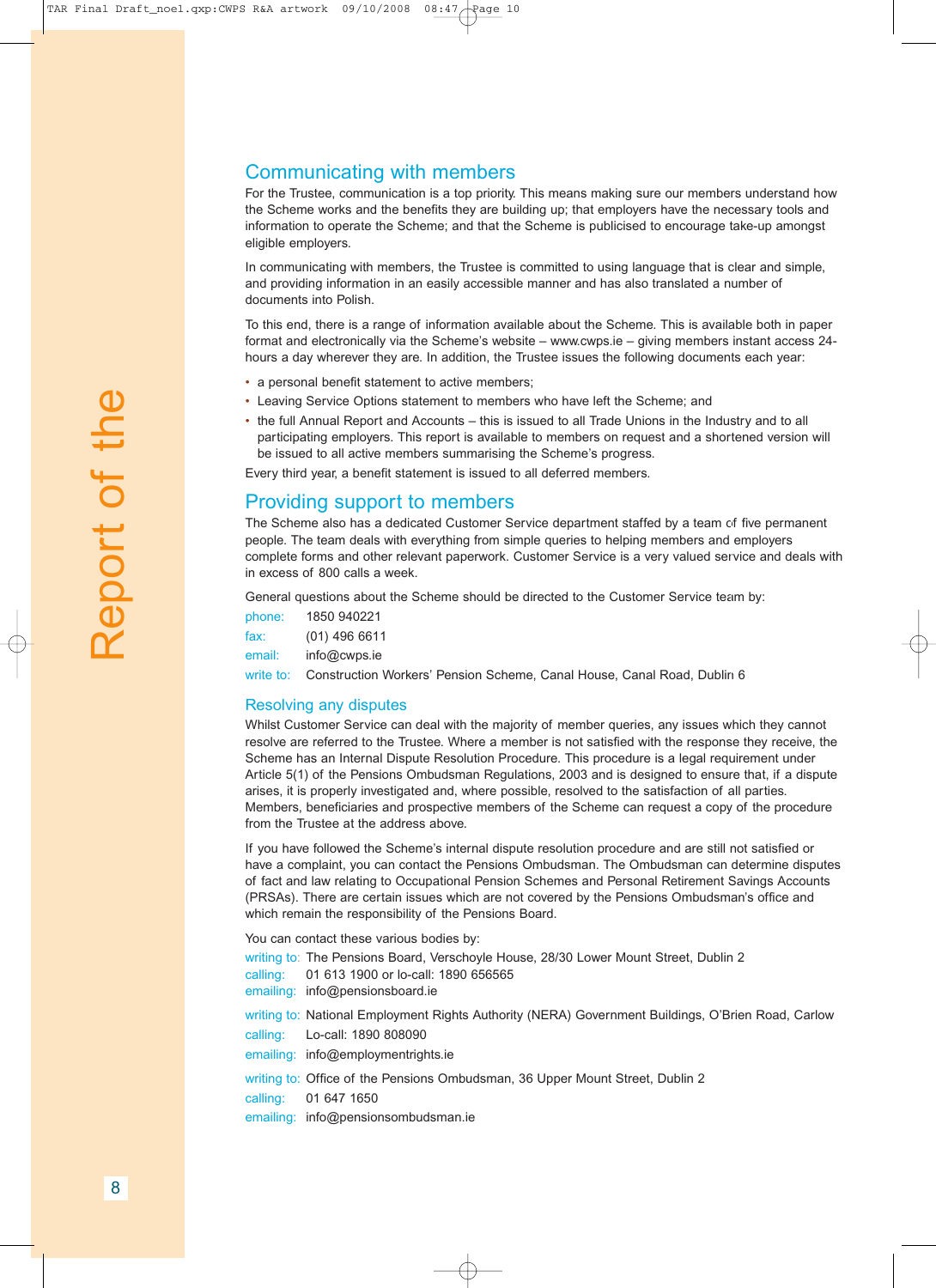## Looking after the fund

#### Setting the strategy

Although members build up a pension account in their name, the underlying assets of these accounts are held in a common fund. The Trustee is ultimately responsible for looking after this fund and for making sure that it is invested prudently so that members' benefits can be paid when they are due.

The fund's investment strategy is set out in a document called the Statement of Investment Principles. This sets out the Trustee's approach to investments and their aims for the fund. It includes details of the level of returns the fund's assets should aim to generate, and how much of the fund should be invested in assets which have the potential to generate good growth and how much should be invested in assets which carry less investment risk but generally produce lower returns. In setting the strategy, the Trustee receives expert advice from independent investment consultants. The Trustee also reviews the Statement of Investment Principles from time to time to make sure that it remains appropriate.

In investing the fund's assets, the Trustee has structured the fund to meet three main aims:

• **Member accounts**: to hold the assets making up members' accounts and invest them in such a way that will cause the value of the accounts to grow

• **Annuity Fund**: to hold assets so that pensions can be paid to members who have already retired

• **Reserve Fund**: to hold reserves to meet other potential costs and risks associated with the day-today running of the Scheme.

The pie chart shows how the fund is allocated; further details are set out below.

Although the Trustee is ultimately responsible for how the fund is invested, it delegates the actual day-to-day investment of the fund's assets to four firms of investment managers. Each manager is given a different remit by the Trustee as well as a benchmark that the Trustee expects it to meet. Within this remit the investment managers have discretion to decide which assets to buy, sell or hold onto with a view to generating suitable returns.

The table below shows how the fund's assets were allocated between the different managers at 31 December 2007. These percentages will vary from time to time due to rises and falls in the markets.

| Type of asset                            | Investment manager               | % of fund |
|------------------------------------------|----------------------------------|-----------|
| Fixed interest securities and cash       |                                  |           |
| <b>Bonds</b>                             | Crédit Agricole Asset Management | 19%       |
| Cash                                     | <b>KBC Asset Management</b>      | 4%        |
| Total fixed interest securities and cash |                                  | 23%       |
| <b>Equities</b>                          |                                  |           |
| Passive                                  | Bank of Ireland Asset Management | 23%       |
| Passive                                  | Irish Life Investment Managers   | 37%       |
| <b>High Yield</b>                        | <b>KBC Asset Management</b>      | 5%        |
| Sub total                                |                                  | 65%       |
| Property                                 |                                  | 11%       |
| Commodities                              |                                  | 1%        |
| <b>Total equities</b>                    |                                  | 100%      |

#### Member accounts

#### How members' accounts are invested

The majority of the fund's assets make up the value of each individual member's account. The assets are managed and invested by external specialist investment managers. All pension contributions, after a small initial charge made by the Trustee to meet the expenses of running the Scheme, are invested. The expenses incurred by the Scheme (the initial charge of 2% on contributions and a quarterly charge of 0.125% applied to members' accounts) are well below those which a member would be charged individually, mainly because the fund's assets are pooled (invested collectively) thereby producing cost savings.



- Members' accounts
- Annuity Fund
- General Reserve
- Former Members 'Reserve Fund

刀  $\overline{\mathbf{C}}$  $\overline{\mathbf{C}}$ o  $\overline{\phantom{0}}$  $\overline{\phantom{a}}$ 

> o  $\overline{\phantom{a}}$

 $\overline{\phantom{a}}$  $\overline{\phantom{0}}$  $\overline{\mathbf{C}}$ 

 $\exists$ 

 $\overline{\phantom{0}}$  $\boldsymbol{\omega}$  $\overline{\phantom{0}}$  $\mathbf \Phi$  $\overline{\mathbf{C}}$ 

• Death in Service fund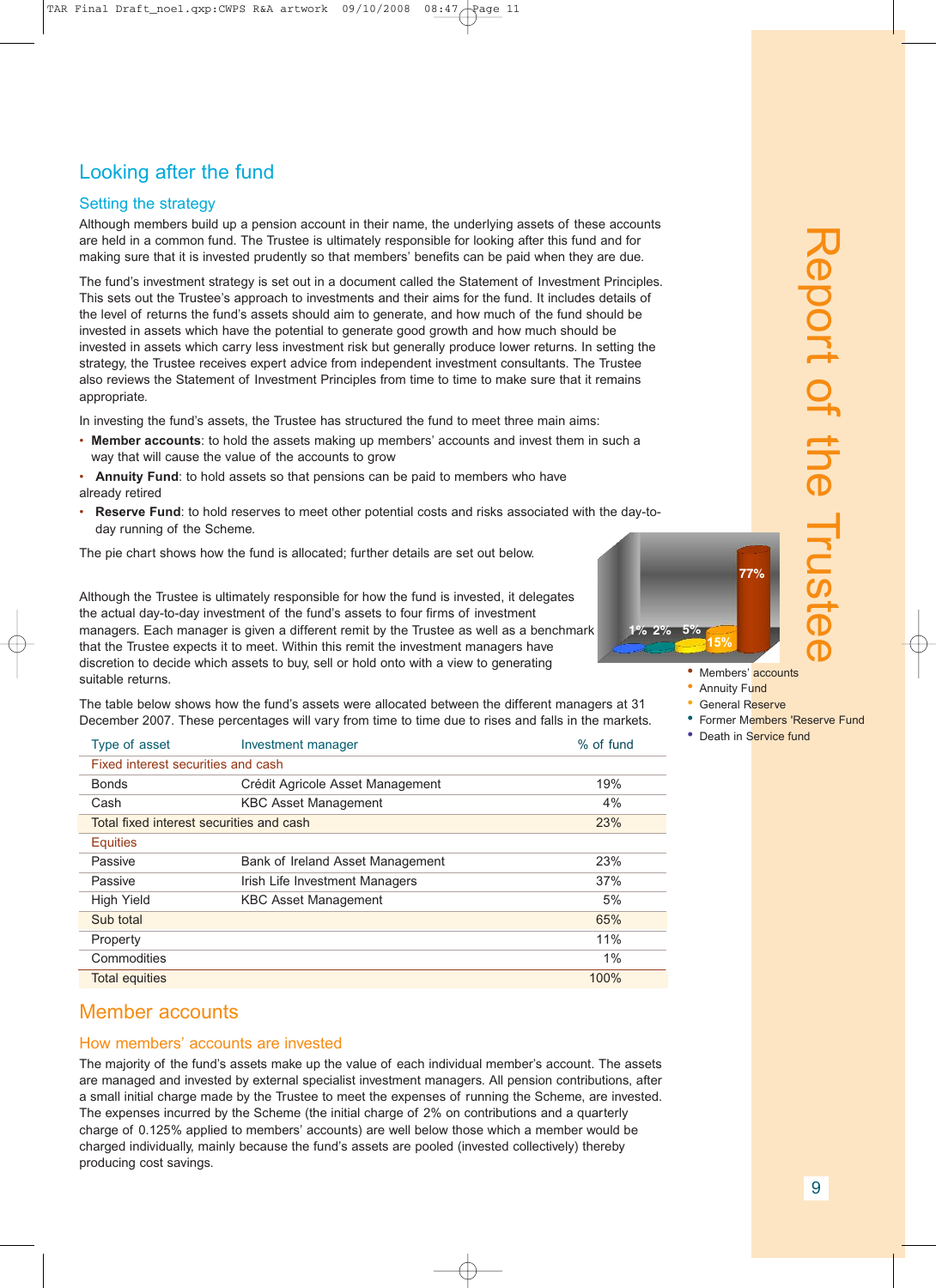Contributions are allocated by the Trustee to five separate investment funds depending on the member's age:

- Members who are a long way from retirement have their accounts invested mainly in shares and property. This is because, over long periods, these types of investments have historically provided good returns above inflation.
- As members approach retirement, their accounts are gradually moved into bonds issued by the Government which deliver a fixed-rate of interest, as the returns achieved by these funds more closely match the cost of providing a pension.

The table below illustrates how the investments in each age-related fund are allocated between the various investment types. The Trustee sets a target asset allocation for each sub fund but recognises that the actual asset allocation of the Scheme's assets at a point in time may diverge from the strategic asset allocation due to reasons of cashflow, investment performance, market return expectations etc. The percentages shown are guidelines as the Trustee does have the flexibility to invest the overall assets of the fund differently to generate better returns in the interest of members.

| Below age 35                    | Age 35 to 44                    | Age 45 to 54                    | Age 55 to 59                    | Age 60 and above                |
|---------------------------------|---------------------------------|---------------------------------|---------------------------------|---------------------------------|
| <b>Equities and</b><br>property | <b>Equities and</b><br>property | <b>Equities and</b><br>property | <b>Equities and</b><br>property | <b>Equities and</b><br>property |
|                                 |                                 |                                 |                                 |                                 |
|                                 |                                 |                                 |                                 |                                 |
|                                 |                                 |                                 |                                 |                                 |
| Bonds and cash                  | Bonds and cash                  | Bonds and cash                  | Bonds and cash                  | Bonds and cash                  |
| Fund A<br>90%: 10%              | Fund B<br>$90\% : 10\%$         | Fund C<br>75% : 25%             | Fund D<br>$50\% : 50\%$         | Fund E<br>25% : 75%             |

The Trustee, in conjunction with its advisers, monitors the investment performance of the Scheme's assets and determines any investment return adjustments to be made to the five sub funds based on the underlying performance of the Scheme's assets. The Trustee regularly monitors the investment performance of the investment managers and the assets they manage. As part of its duty to act in the best interests of members at all times, the Trustee will revise the investment management arrangements if necessary. Later in this document you will find reports on the performance on the assets held by each investment manager.

#### How members' accounts build up

Each member's account builds up through contributions from the member, the employer and any Additional Voluntary Contributions (AVCs) that the member chooses to pay, together with the investment returns declared by the Trustee.

Each year the Trustee declares an investment return for each of the five separate investment funds. This return is based on the actual performance of the Scheme's assets and the overall funding level of the Scheme, after taking advice from the Scheme Actuary. This return is then applied to the member's account. Because of the way that the fund is invested, the return may be a negative rather than a positive amount, for example, if there was a fall in asset values. However, the Trustee's aim is that any negative returns are balanced out by positive ones in the long term.

The member's account is used to provide benefits for the member on retirement or their dependants if the member dies before retirement.

#### Returns for 2007

The returns declared by the Trustee for the 12 month period 1 January to 31 December 07:

| Fund | Age band         | Return declared |
|------|------------------|-----------------|
| Α    | Below age 35     | 5.7%            |
| B    | Age 35 to 44     | 5.7%            |
| С    | Age 45 to 54     | 4.4%            |
| D    | Age 55 to 59     | 2.5%            |
|      | Age 60 and above | 2.7%            |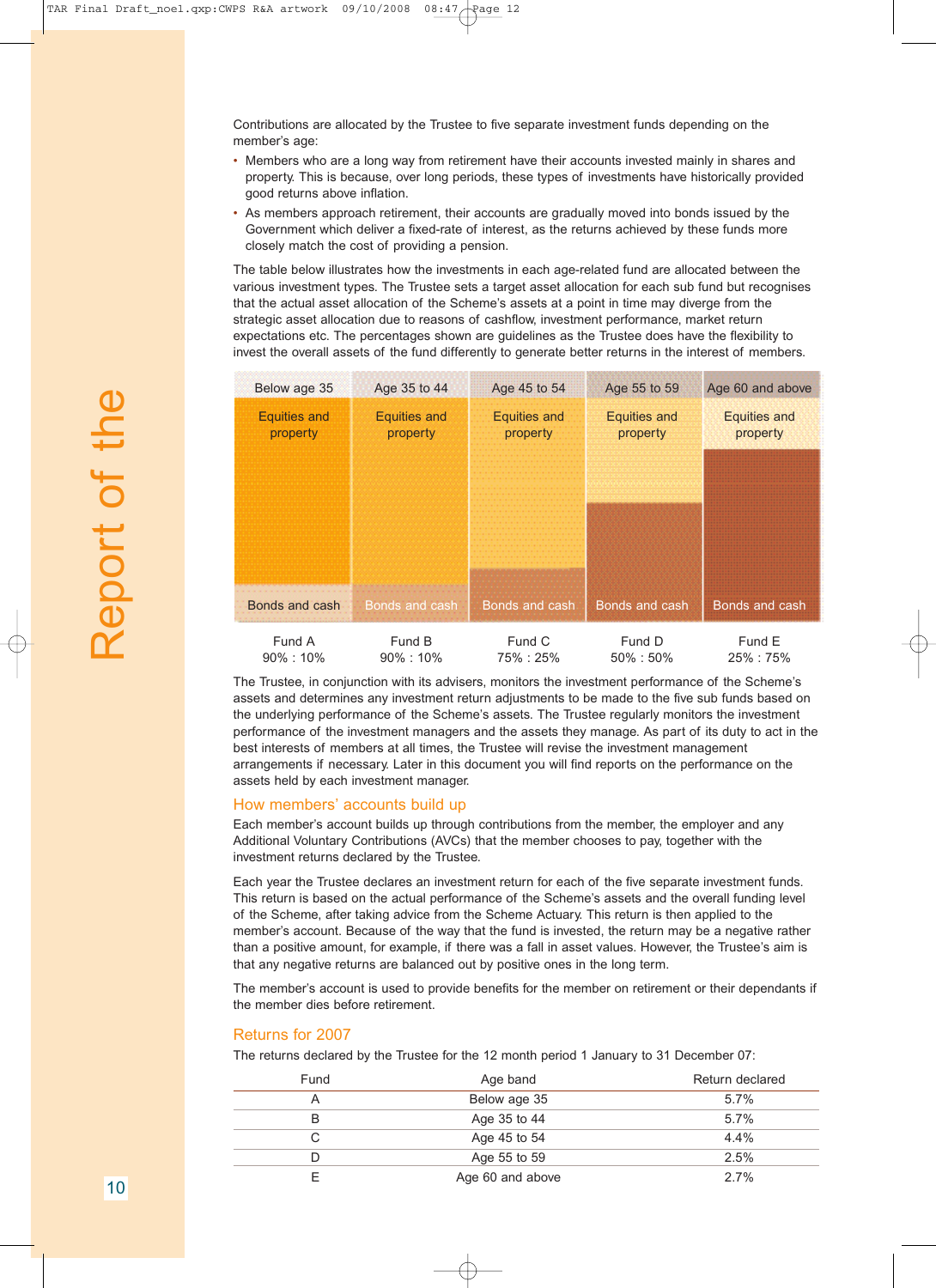## Annuity Fund

#### Investing the fund for pensioners

The Trustee also holds assets so that the Scheme can pay pensions to members who have already retired. The actual assets in which this part of the fund is invested depend on the overall level of funding within the Scheme, and the solvency levels required by law.

At present these assets are primarily invested in fixed-interest bonds. The Trustee's intention is that these match the pension cash flows which the Scheme must make to retired members, whilst continuing to meet the statutory funding requirements set by the Pensions Board. The Trustee monitors the performance of the fixed-interest investment manager against the targets set.

#### Monitoring funding levels

As members' pensions are paid by the Scheme, it is important that the Scheme's financial health is examined regularly to make sure that sufficient money is building up to pay benefits when they are due. It is also important to make sure that the Scheme's assets and funding meet the levels of the statutory Minimum Funding Standard set by the Pensions Board. To this end, the Trustee arranges for the Scheme Actuary to carry out a thorough review of the Scheme at least every three years.

In order to provide greater security for the Scheme, a reserve above the value of the statutory liabilities is also held.

The Actuary's Report is on page 13 and the Scheme's Actuarial Statement on page 14. As the Scheme was only established during 2006, the first formal actuarial valuation will be completed at 31 December 2008.

The Scheme's first Actuarial Funding Certificate will also be prepared at this date.

#### Options on retirement

When they come to retire, members use their accounts to provide pension and other benefits. They can choose from a number of options as shown in the table below:

|                                                                                                 |   |   | Option A Option B Option C Option D |   |
|-------------------------------------------------------------------------------------------------|---|---|-------------------------------------|---|
| A pension for the rest of the member's life                                                     |   |   |                                     |   |
| A pension guaranteed to be paid for at least five years                                         | X |   | х                                   | X |
| Annual increases to the member's pension of 3% a year                                           |   |   | х                                   |   |
| A pension for the member's spouse on their death<br>of 50% of the value of the member's pension |   | X |                                     |   |
| Option to take a percentage of the account<br>as a tax-free lump sum                            |   |   |                                     |   |

The rate at which a member's account is converted into pension varies from time to time. The Trustee obtains actuarial advice each month to determine the conversion rate to ensure that the options provided to members fairly reflect market conditions at the time the member retires. The current conversion rates used by the Scheme are intended to be more attractive than those which a member could obtain in the marketplace on an individual basis.

If a member chooses for their pension to be increased each year once in payment, the annual increase will be made on 31st December each year. Members who chose an indexed pension at retirement had a 3% increase in pension applied on 31 December 2007.

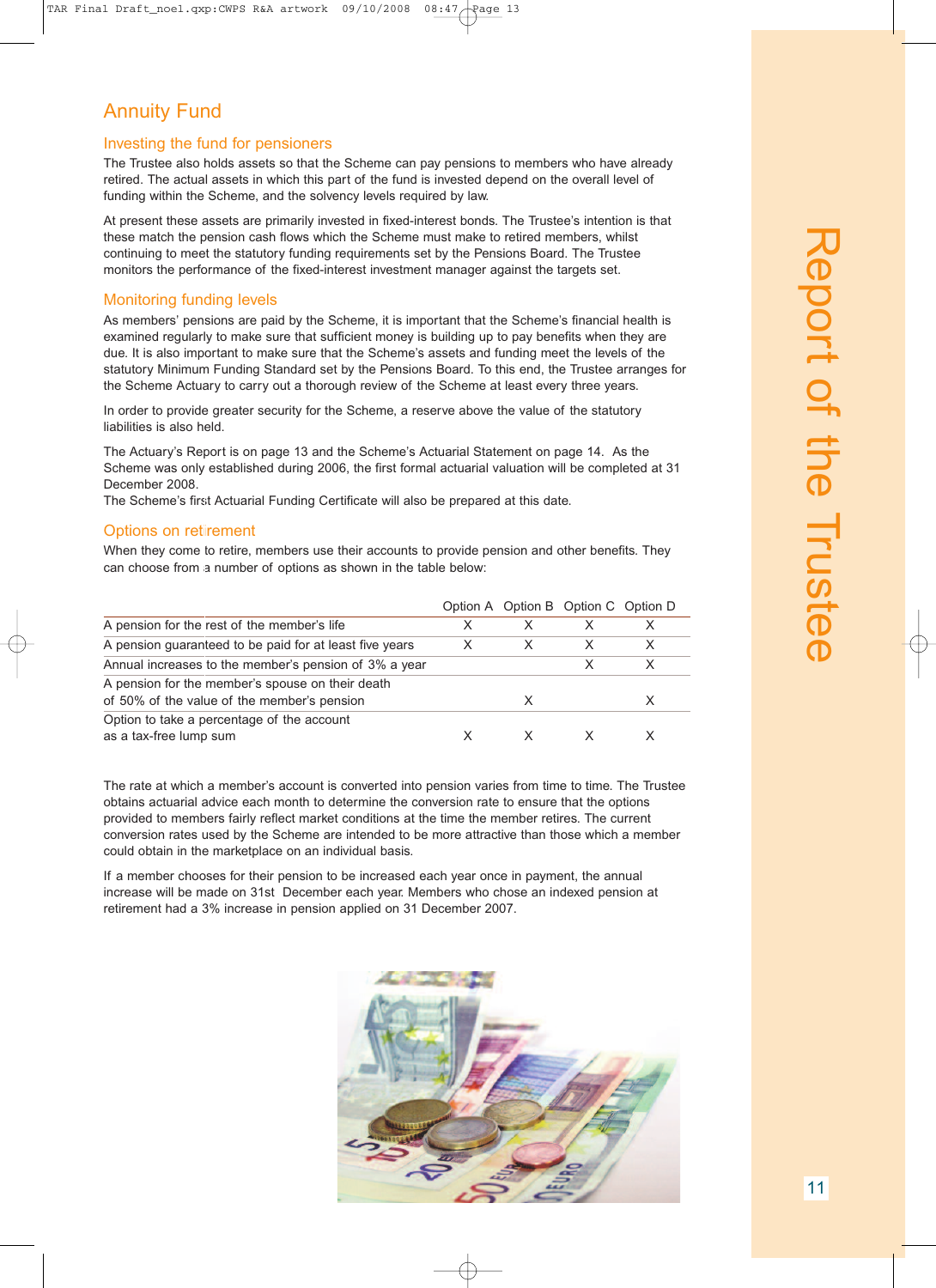### **Reserve Fund**

The Trustee also need to hold reserves to meet a number of other potential costs and risks associated with the day-to-day running of the Scheme. While these surpluses may ultimately be used to the benefit of members and pensioners, they do not represent contributions paid by Scheme members and as such are not available to members as part of their fund. The reserve fund is made up of:

- The Annuity Fund
- Member Reserve
- Death in Service and Expense Reserve
- Former Member's Reserve
- General Reserve

Full details on each of these funds are available in the Actuarial Review on pages 13 and 14.

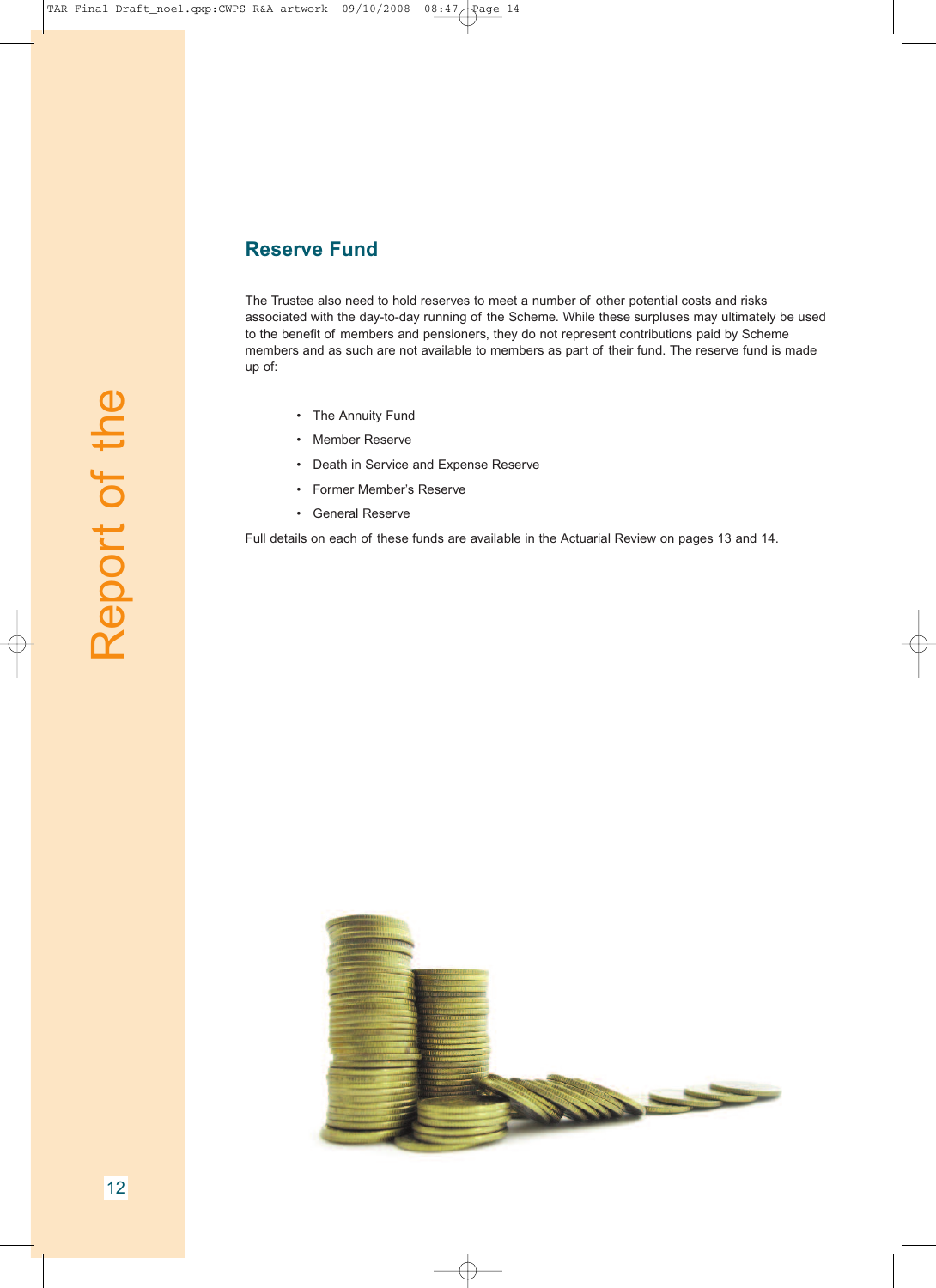### **Actuarial position as at 31 December 2007**

The Construction Workers' Pension Scheme (the Scheme) was established by a Trust Deed dated 25 May 2006 and commenced with effect from 1 July 2006. Under the Pensions Act, I am required to carry out a formal actuarial valuation of the Scheme within three years of its establishment. The first formal actuarial valuation of the Scheme is scheduled to be completed as at 31 December 2008 and the Scheme's first Actuarial Funding Certificate will be prepared at that date.

The assets of the Scheme have been accumulated through contributions from members and employers and three Bulk Transfer payments from CFOPS. The Trustee has allocated the Scheme's assets to form separate reserves within the Scheme to provide for members' benefit entitlements under the Scheme. We carried out an actuarial assessment of the funding position of the Scheme as at 31 December 2007 to assess the value that might be placed on these reserves within the Scheme and further information is contained below. The values of the various reserves as at 31 December 2006 is included in brackets.

#### **The Annuity Fund**

The Trustee holds a reserve within the Scheme to cover the payment of pensions to members who have already retired. The actual assets held within this reserve depend on the overall level of funding within the Scheme, and the solvency levels required by law (and include an allowance for the expenses which would be incurred in winding up the Scheme). In addition, in order to provide greater security for the Scheme, a margin above the value of the statutory liabilities is also held. The assets backing the Annuity Fund are predominately invested in fixed interest securities. As at 31 December 2007, the estimated value of the Annuity Fund including the associated solvency margin was  $\in 148$ million (€155 million)

#### **Member accounts**

The majority of the Scheme's assets make up the values of individual member accounts for each member of the Scheme who has not yet retired. The individual member accounts are invested within the Scheme on a defined contribution basis and allocated to five separate investment funds depending on the member's age. The Trustee sets a target asset allocation for each sub fund but recognises that the actual asset allocation of the Scheme's assets at a point in time may diverge from the strategic asset allocation due to reasons of cashflow, investment performance, market return expectations, etc.

The Trustee has invested the assets on behalf of members who have not yet retired with the aim of providing a reasonable rate of investment return over the period to their retirement. The Trustee monitors and reviews the Scheme's asset allocation in conjunction with its advisers. The assets which make up the values of individual member accounts for each member of the Scheme are mainly invested in equity and property investments.

Under the rules of the Scheme, the Trustee has the ability to hold back an element of investment return when markets are performing strongly in order to enable it to smooth any investment return or adjustment during falling markets. This investment smoothing reserve forms part of the Members Reserve.

As at 31 December 2007, the value of Member Accounts (including contributions received but not yet allocated) was €758 million (€585 million). As at 31 December 2007, the value of the Investment Smoothing Reserve was  $\oplus$ nil ( $\oplus$ nil).

#### **Death-in-service and Expense Reserves**

The Trustee holds a reserve within the Scheme to meet the death-in-service benefits payable under the Scheme rules should the death-in-service portion of employee and employer contributions prove to be insufficient to meet the actual benefit payments due. The estimated value of this reserve at 31 December 2007 was €6.7 million (€6 million). A reserve is also held to provide the Trustee with additional resources to meet any expenses incurred which are not covered by the charges applied under the Scheme. The estimated value of this reserve at 31 December 2007 was €1.4 million  $((\in 1$  million).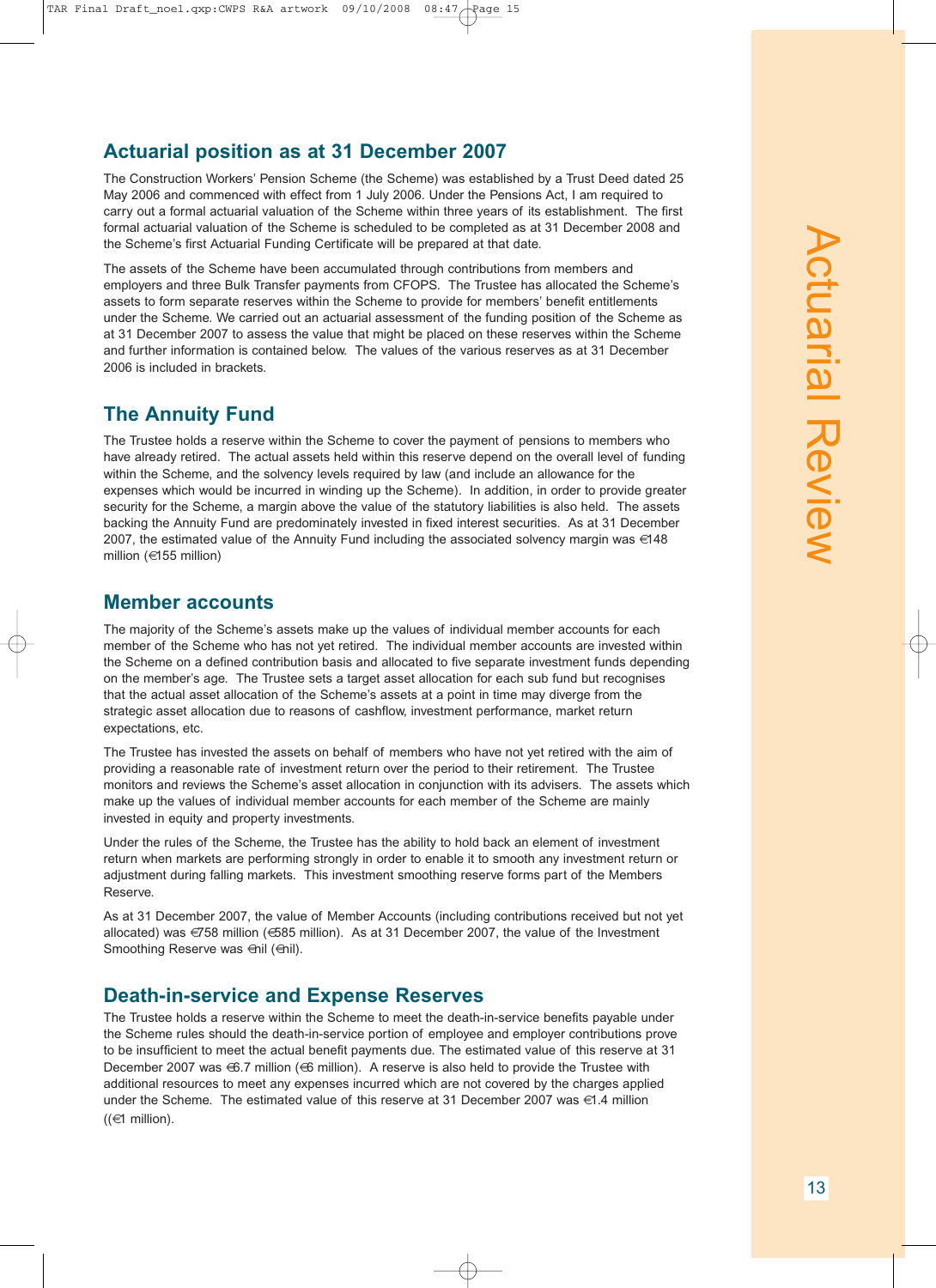#### **Former Members' Reserve Fund**

The benefit entitlements of former members of CFOPS have been transferred to the Scheme and the value placed on these entitlements has been invested in individual member accounts within the Scheme. For some members, full and complete membership data was not available and, in addition, there exists a number of members who have passed age 65 and have not yet claimed their benefit entitlements. A reserve has been established by the Trustee to provide for the potential additional liability which might occur should former CFOPS members come forward to claim their benefits and the assets within their individual member accounts prove to be insufficient to meet the benefit entitlements of these members. The estimated value of this reserve at 31 December 2007 was  $\in 23.4$ million (€25 million).

#### **General Reserve**

The balance of the Scheme's assets in excess of the above reserves is held by the Trustee as a general reserve to support the overall solvency of the Scheme and smooth investment returns from time to time. The estimated value of this reserve at 31 December 2007 was €50 million (€26 million).

The total net asset value of the Scheme's assets as at 31 December 2007 was €988 million (€798 million).

The review of the actuarial position of the scheme was presented to the Trustee on 24 April 2008.

they en

## **Actuarial Statement**

#### **To the Trustee and members of the Construction Workers Pension Scheme Pensions Board registration number: 185038**

As part of our actuarial assessment of the funding position of the Scheme as at 31 December 2007, we also assessed the value that might be placed on the Scheme's liabilities were the Scheme to wind up at that date.

In the event of winding up the Scheme, the Trustee will apply the Scheme's assets to:

(a)Firstly, provide for benefits in respect of any Additional Voluntary Contributions (AVCs) made by members to the Scheme, including any AVCs made to CFOPS;

(b)Secondly, pay or secure benefits for members in receipt of pensions under the Scheme and any associated dependants' pensions and provide benefits in respect of any members over age 65 (the Scheme's Normal Retirement Age);

(c)Thirdly, provide for benefits in respect of remaining members through applying the value of Members' Accounts and former Members' Accounts to provide benefits for those members. I have assumed that if the scheme had been wound up the Trustee would, in

accordance with Paragraph 48(b) of the Pensions Act, 1990, transfer the value of each member's individual account to another scheme or to approved insurance contracts.

Based on the results of our actuarial assessment, I can confirm that if the Scheme had discontinued on 31 December 2007 and the actuarial, membership and financial assumptions underlying the assessment were to be realised, the resources of the Scheme would have been sufficient to cover the liabilities for benefits payable to members under the rules of the Scheme as outlined above.

Name: Paul O'Brien Contract Date: 31 July 2008 Qualification: Fellow of the Institute of Actuaries

Name of Actuary's Employer/Firm: Watson Wyatt (Ireland) Limited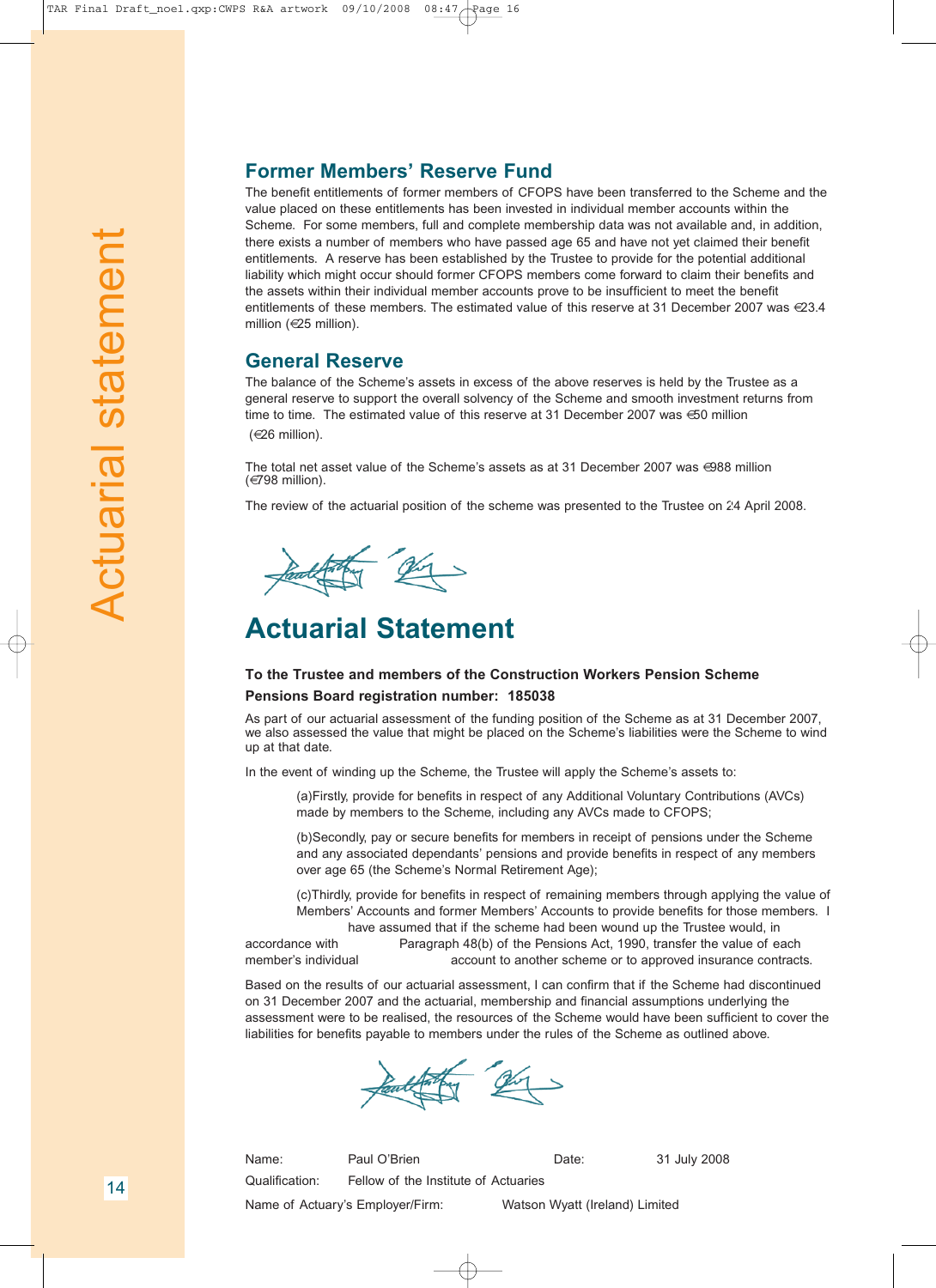# Investment managers' reports

## 1 January to 31 December 2007

The Scheme's assets are primarily invested with four investment managers. As explained on page 9, each manager is given a different remit by the Trustee and different benchmarks which they are expected to meet. Reports from the four managers are set out on the following pages. Each report explains how the assets under the manager's control are invested, how the value of assets has changed during the period under review, and a commentary on the performance of the assets.

## **Investment managers' fees**

Investment management and custody fees charged by the managers of unitised or managed funds are levied by adjusting the relevant unit prices of the funds. Throughout the period under review the investment managers provided the Trustee with detailed reports on the management of monies invested.

The investment management expenses disclosed in the accounts do not include similar charges levied by the managers of unitised or managed funds. The investment managers concerned are remunerated on a fee basis calculated as a percentage of the assets under management. As part of the investment management arrangements agreed with Irish Life Investment Managers and Crédit Agricole Asset Management, the Scheme receives a rebate on the investment management expenses incurred and these financial statements include the rebate received in relation to the 2007 year.

With effect from 23 September 2005, the Trustee adopted a formal Statement of Investment Policy Principles (SIPP) in accordance with the requirements of the Social Welfare & Pensions Act 2005.

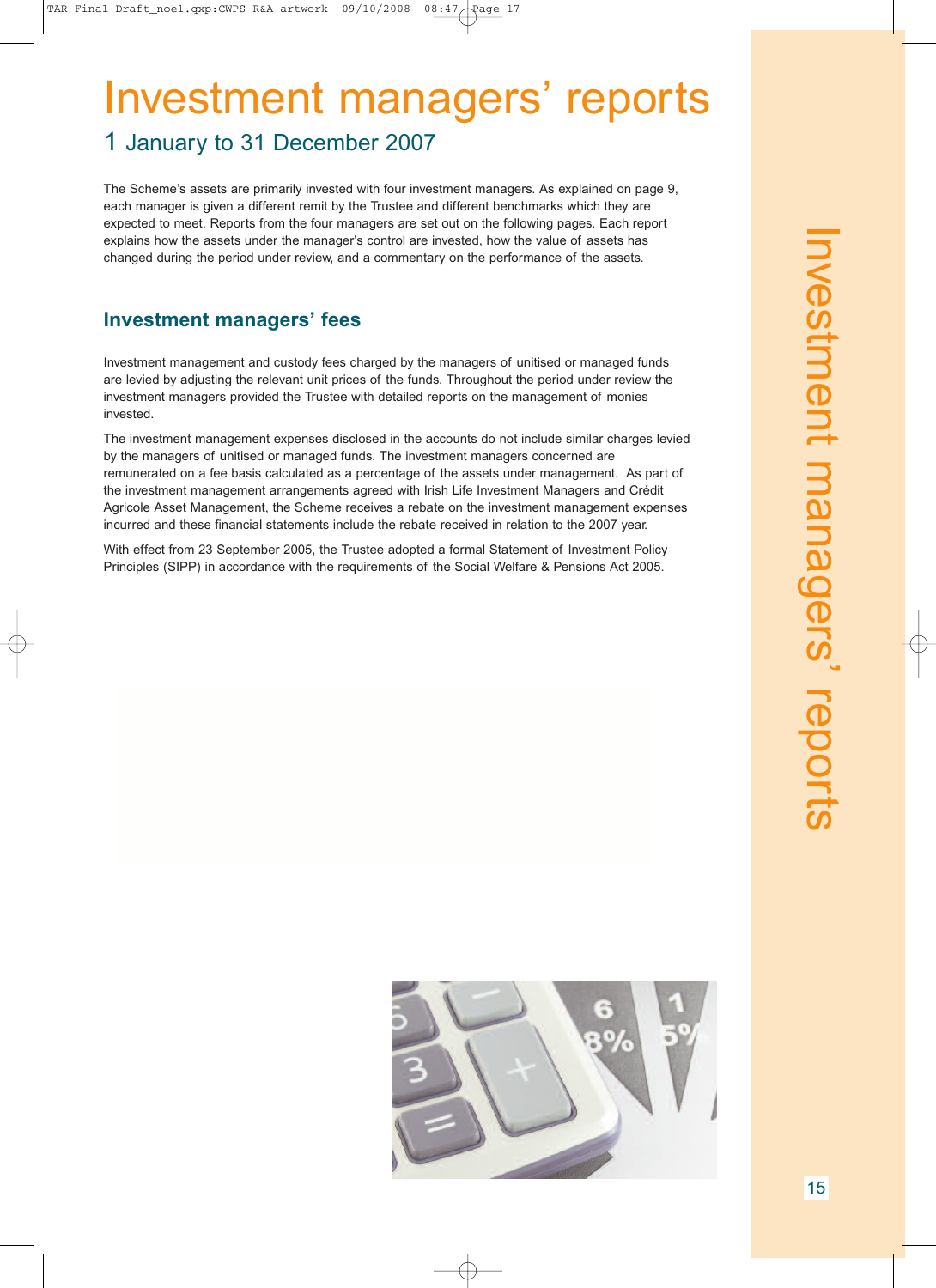## **CALCOUT AGRICOLE**

 $\overline{\phantom{a}}$ 

## **Crédit Agricole Asset Management (CAAM)**

#### Value of the assets

Crédit Agricole invests in a range of assets including: government bonds, agency bonds, supranational bonds, corporate bonds, negotiable debt instruments, derivatives and repurchase agreements denominated in or hedged into Euro.

It aims to deliver returns which are either equal to or no less than 1.5% above the Merrill Lynch EMU Direct Government 10+ years Total Return index.

Whilst Crédit Agricole has the flexibility to decide how to invest its portfolio (the assets under its management), the Trustee has stipulated that the maximum that Crédit Agricole can invest in issues rated below AA- is 25%, and that it cannot invest in non-investment grade issues below BBB-.

| Market value of the assets held at 1 January 2007: | €179.324.087.00 |
|----------------------------------------------------|-----------------|
| Net contributions:                                 | € 16.889.820.00 |
| Capital Loss                                       | € 6.889,890,00  |
| Market value of assets held at 31st December 2007  | €189.324.017.00 |

#### How the assets are invested

| Bonds by country |         |
|------------------|---------|
| France           | 36.34%  |
| Pooled Funds     | 12.01%  |
| Italy            | 11.44%  |
| Greece           | 8.67%   |
| Germany          | 8.47%   |
| Spain            | 7.36%   |
| Belgium          | 4.34%   |
| Austria          | 4.26%   |
| Ireland          | 3.99%   |
| Finland          | 3.12%   |
|                  | 100.00% |

#### Investment performance

At the end of the first quarter, the investment guidelines were widened to permit the investment in currency, high yield bond and emerging market debt funds, for the purposes of diversification and yield enhancement. In the event market conditions did not show these market segments at their best.

In the first quarter of the year, strong consumption and employment figures led to a fall in bond prices. The bearish pressures on bond markets observed in March continued into Q2, with 10-year yields reaching a high in June of 4.7% (the highest level seen since summer 2004). We believed this to be an overreaction, exaggerating the implicit interest rate increases. However, industrial surveys confirmed, continuing robust growth and strong employment, leading to an improvement in household confidence. Bond markets thus continued to fall. We remained slightly underweight on duration and positioned for a steepening of the curve (weakening economic scenario).

Despite strong economic fundamentals, concern about the US Asset-Backed Security market caused a flight to quality. This led to a rise in bond markets, with 10-year yields falling by 0.31% to 4.2% at the end of August, a steepening of the yield curve and widening of credit spreads. These movements hit all our major positions in July, including our holdings in the currency and long/short high yield funds. Further spread-widening in August outweighed the benefits of the credit position having been partially hedged and our move to over-weight duration and yield-steepening positions.

The Fed cut interest rates by 0.75% over the quarter, while the ECB stayed on hold with a rather hawkish tone since inflation remains the primary concern.

In Qtr 4 relative performance suffered from the credit diversification and the investments on diversification funds (CAAM Oblig Haut Rendement max 5%, CAAM Dynarbitrage Forex max 10%, CAAM Dynarbitrage High Yield max 10%), especially high yield. The swap spread continued to widen and European Government Bonds continued decreasing. An increase in volatility rewarded a switching from a long futures position to a long option position at 4.30% on the Bund 10y yield. However the portfolio suffered from the widening of swap and credit spreads throughout the quarter and we fear that a global slowdown scenario could impact more corporate spreads than just the already large banking ones.

The annual Investment return for 2007 was -3.71%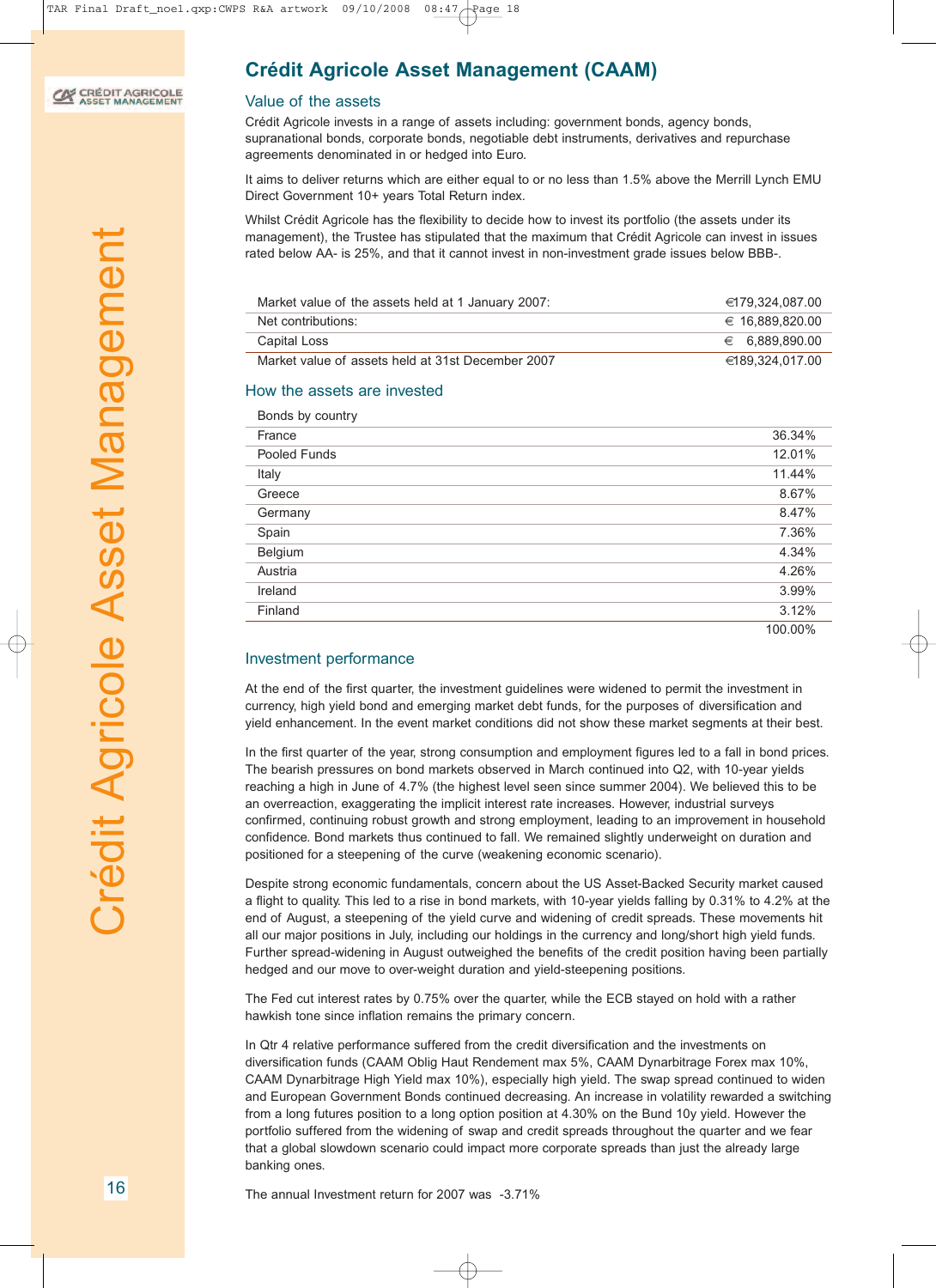## **Bank of Ireland Asset Management (BIAM)**

#### How the assets are managed

Following instructions received from the Trustees as part of the reorganisation of the Scheme in 2007, the portfolio with BIAM went through a significant restructuring in February 2007.

The opening value of the Scheme's assets with BIAM at 1st January 2007 were as follows:

| Passive Equity Portfolio  | €238.928.631 |
|---------------------------|--------------|
| <b>Property Portfolio</b> | € 15.046.505 |
| Total Fund at 31.12.06    | €253.975.136 |

The restructuring in February 2007 involved the closure of the old Equity Portfolio with its assets being transferred into a new Passive Consensus account.

The closing value of the Scheme's assets with BIAM at 31st December 2007 were as follows:

| Passive Consensus Portfolio                       | €224.232.934          | - 5.6%   |
|---------------------------------------------------|-----------------------|----------|
| <b>Property Portfolio</b>                         | $\epsilon$ 14.997.737 | $-0.3\%$ |
| (Residual) Venture Capital Portfolio              | $∈$ 1.616.795         | $+8.8%$  |
| Market value of assets held at 31st December 2007 | €240.847.466          |          |

#### How the assets are invested

| By country    |         |
|---------------|---------|
| Eurozone      | 30.68%  |
| Ireland       | 20.15%  |
| North America | 17.13%  |
| U.K           | 13.17%  |
| Other         | 11.54%  |
| Japan         | 7.33%   |
|               | 100.00% |

#### Investment Performance

A weak December brought the curtain down on a year of extraordinary activity on global equity markets. It was a year of extremes as China's stock market doubled in value and Irish equities shed 27%; some banks boasted record profits before succumbing to massive write downs in the second half of the year as sub-prime default worries mounted. The US dollar slumped as the American economic prognosis turned sour.

Oil and food prices gained appreciably through 2007, with oil closing in on the \$100 per barrel level. The global credit crunch was the principal weight on financial markets in 2007, with liquidity drying up and money market rates spiking higher.

Government bonds rallied as investors sought safe-haven investments in the midst of the worsening credit crisis. Bond yields dropped sharply, particularly in the US where expectations of interest rate cuts were at the highest. This was very much a second-half-of-2007 phenomenon as bond markets had struggled to make headway in the first half as economic growth forecasts had been at much more robust levels at the time. Bond markets typically generated modestly positive returns for the full year.

As the Eurozone economy continued to display robust growth characteristics, the ECB raised interest rates in March and June. The second half of the year was characterised by investors seeking the relative safety of fixed interest assets amid mounting losses in credit markets and substantial equity market volatility.

Credit spreads widened sharply in the second half of the year, particularly for financial paper as banks became reluctant to lend to one another amid concerns about which banks were heavily exposed to sub-prime mortgage debt.

Commercial property returns in the final quarter of 2007 reflected the more difficult conditions that dominated financial markets in the second half of the year. Growth in capital values in the last months of the year was negligible as the credit crunch impacted on sentiment.

After displaying steady growth through the first three quarters of the year, the commercial property market struggled to maintain that momentum in recent months. While prime yields have remained close to record lows, yields in general are under upward pressure, partly due to a more negative outlook and partly to increased supply.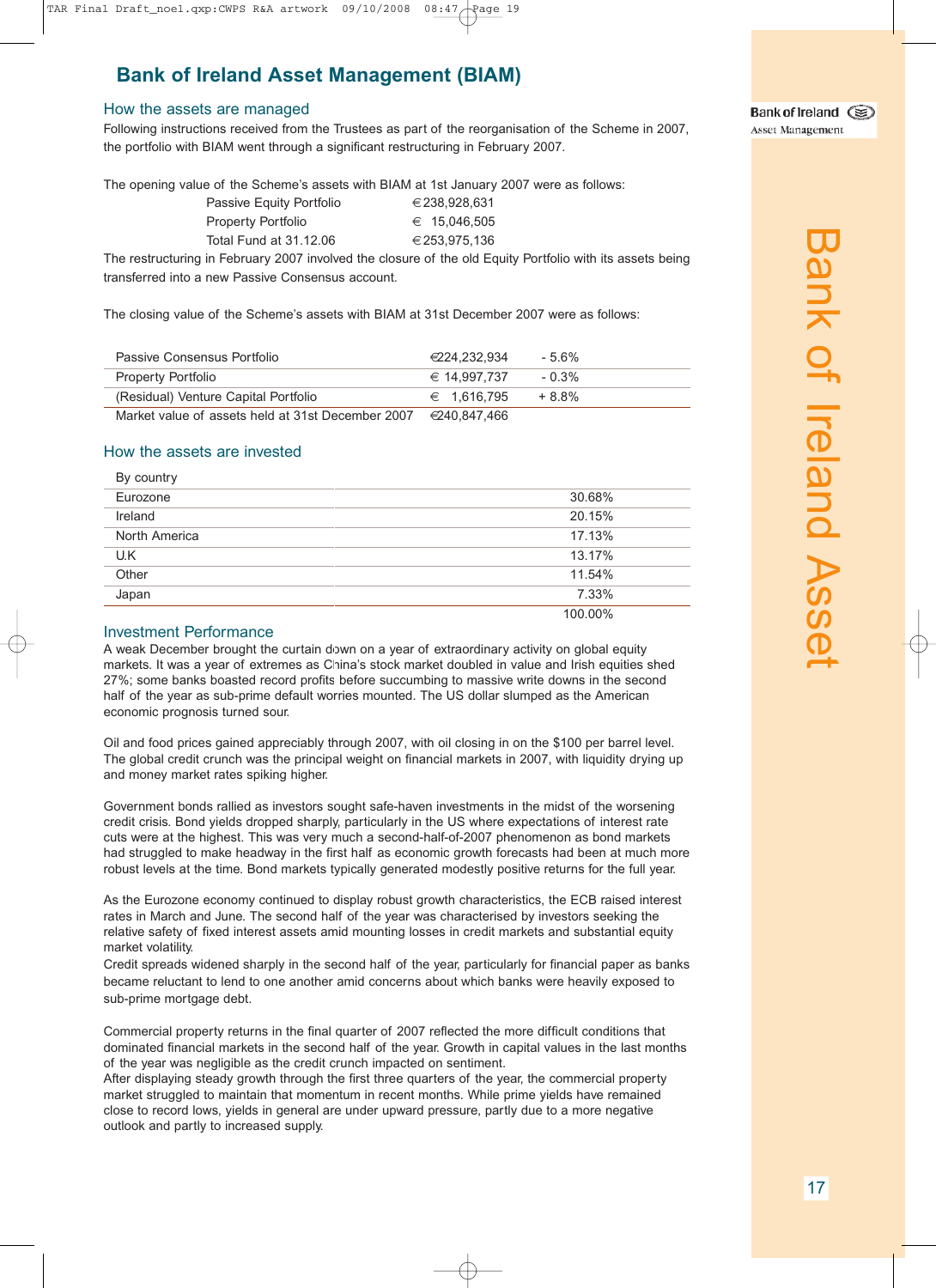

<u>ial</u>

 $\overline{\phantom{a}}$ 

e<br>Life

#### How the assets are managed

The long term investment objective of your pension fund is to earn a rate of return on its assets that will exceed inflation and provide a reasonable rate of return in excess of cash. In general, this will require a long-term investment return of at least price inflation plus 4% per annum. Examination of the long term returns obtained from the different asset types in the past indicates that the objective is most likely to be achieved by a high concentration in real assets, such as equities and property, which have given historic real returns of approximately 7% and 5% respectively. Monetary assets such as fixed interest (bonds) and cash have given lower long term rates of return, but may perform better over shorter periods, and are certainly less volatile than equities

The Consensus Equity fund is completely invested in equities. The country allocation is determined by the asset allocation of the investment managers included in the Pooled Pension Fund Survey i.e. Consensus Fund mix. The Consensus Fund fixed interest, property and cash weightings are excluded and the remaining regional equity investments are grossed up on a pro rata basis. Within each market, the fund tracks the market return by investing in a basket of securities in the same proportion as they are represented in the relevant market index

#### Value of assets

| Mid market value of the assets held at 31 December 2006 | €303.053.844.00            |
|---------------------------------------------------------|----------------------------|
| Net contributions:                                      | €88.346.411.00             |
| Appreciation/depreciation:                              | $(\epsilon$ 22,755,456.00) |
| Mid market value of assets held at 31 December 2007:    | €368.644.799.00            |

#### How the assets are invested

The asset allocation by country/region as at 31 December 2007 was:

| <b>Equity</b>                  |         |
|--------------------------------|---------|
| Euro zone                      | 26.54%  |
| US                             | 19.17%  |
| Ireland                        | 15.18%  |
| <b>UK</b>                      | 14.57%  |
| Pacific                        | 12.03%  |
| Japan                          | 6.26%   |
| Europe (outside the Euro zone) | 6.25%   |
|                                | 100.00% |

#### Investment performance

Global equity markets performed well in the first half of the year to the 31st December 2007. The second half of the year produced very different returns with growing concerns surrounding poor credit conditions, tightening liquidity in capital markets and higher energy and food prices taking their toll.

Irish equities underperformed global equities, in particular since the start of 2007, reversing their outperformance over the past five years, mainly due to the negative sentiment towards the housing sector in Ireland.

Bond markets were weaker with Eurozone bonds (ML >5 year index) growing only 0.46%, reflecting the rising interest rate environment in the early part of the period under review. Increased investment in bonds as a result of the sub-prime mortgage crisis drove prices higher in the latter months of the year.

Property continued to generate strong returns for the portfolio with a total return in the year of 10.65%.

Investment return achieved for the period: -4.8%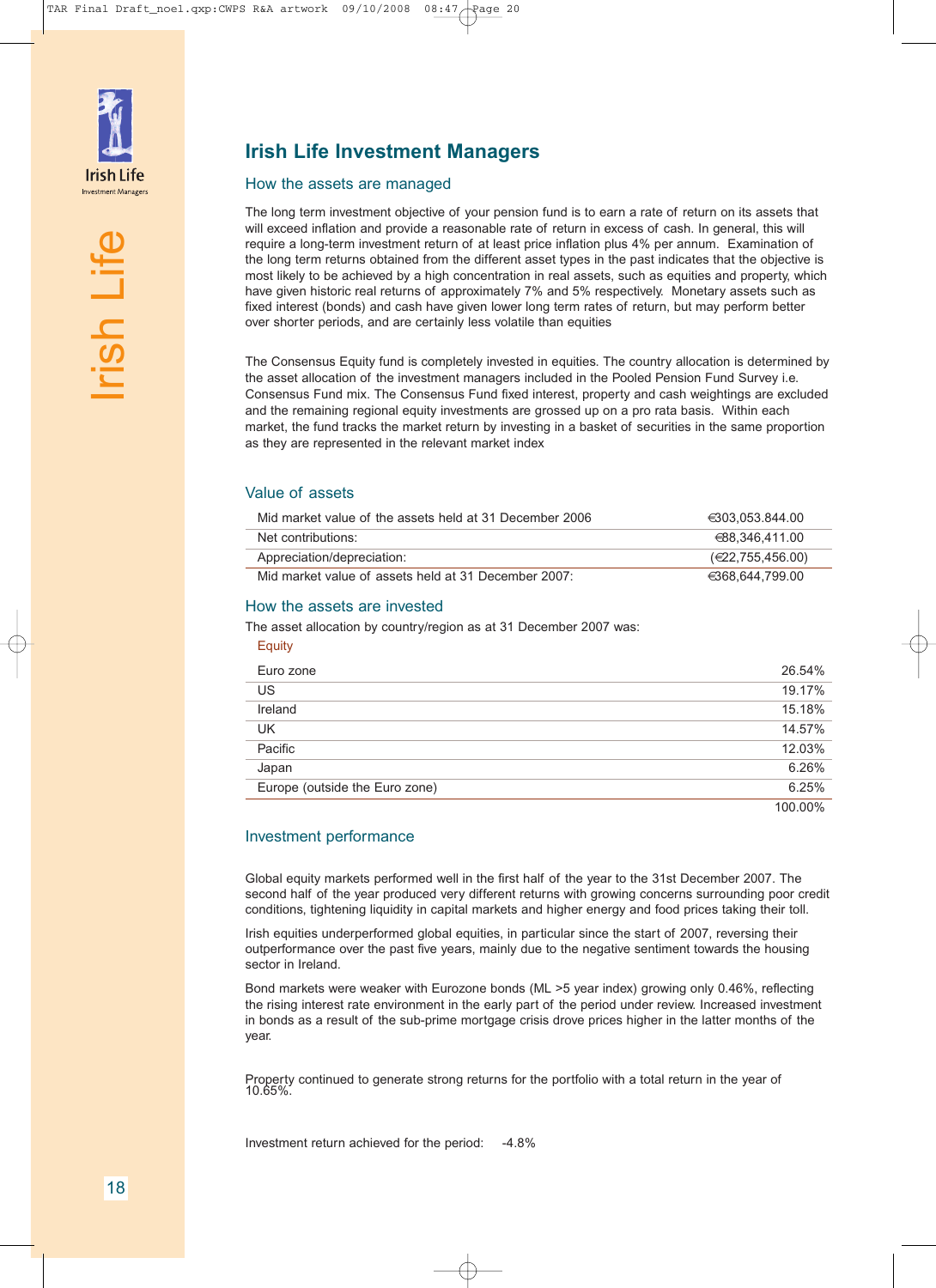## **KBC Asset Management**

TAR Final Draft\_noel.qxp:CWPS R&A artwork 09/10/2008 08:47 Page 21

#### How the assets are managed

KBCAM are the only manager of High Dividend Funds to adopt a region and sector neutral approach. The KBCAM Dividend Plus Funds invest worldwide in all regions and industry groups and aims to have a dividend yield considerably higher than the MSCI Equity index. The quantitative process developed by KBCAM produces an all cap portfolio with low volatility that combines growth and value stocks and has an excellent track record of out-performing its benchmark. The Fund consists of attractively valued mature companies with healthy and sustainable earnings.

#### Value of the assets

| Market value of the assets held at 1 January 2007: | €54.137.209  |
|----------------------------------------------------|--------------|
| Net contributions:                                 |              |
| Appreciation/depreciation:                         | (64.528.799) |
| Market value of assets held at 31 December 2007:   | €49.608.410  |

#### How the assets are invested

The asset allocation as at 31 December 2007 was:

| <b>US Equities</b>           | 32.7%  |
|------------------------------|--------|
| Euroland ex Ireland Equities | 31.3%  |
| <b>Irish Equities</b>        | 14.6%  |
| Europe ex Euroland Equities  | 11.0%  |
| Japanese Equities            | 6.1%   |
| Pacific Basin Equities       | 3.4%   |
| Cash                         | 0.9%   |
|                              | 100.0% |

#### Investment performance

The year started strongly as healthy corporate earnings, positive economic news and high levels of M&A activity drove equity markets higher - the fund had risen 8.3% by the end of May. After a strong first half to the year things changed dramatically from the summer onwards, giving up all of the gains that were made in the earlier part of the year. Lack of confidence and nervousness dominated markets as the US sub-prime mortgage problem came to the fore. Although European and Asian markets finished the year in positive territory the Irish market in particular was hit severely. The ISEQ index fell 25% over the course of the year over worries of an economic downturn, coupled with the slowdown in the housing market and the impact of the sub-prime crisis on the financial sector.

The Fund suffered as traditional High Dividend sectors such as Financials and Real Estate underperformed. However, the impact of this was limited by the sector and regional neutral approach adopted by the funds (see how the assets are managed above). While 2007 was a disappointing year overall we believe that the fund is well positioned to outperform the broader market in 2008, as the defensive benefits and income offered by the funds offer protection against continued market volatility

Investment return achieved for the period:  $-8.4\%$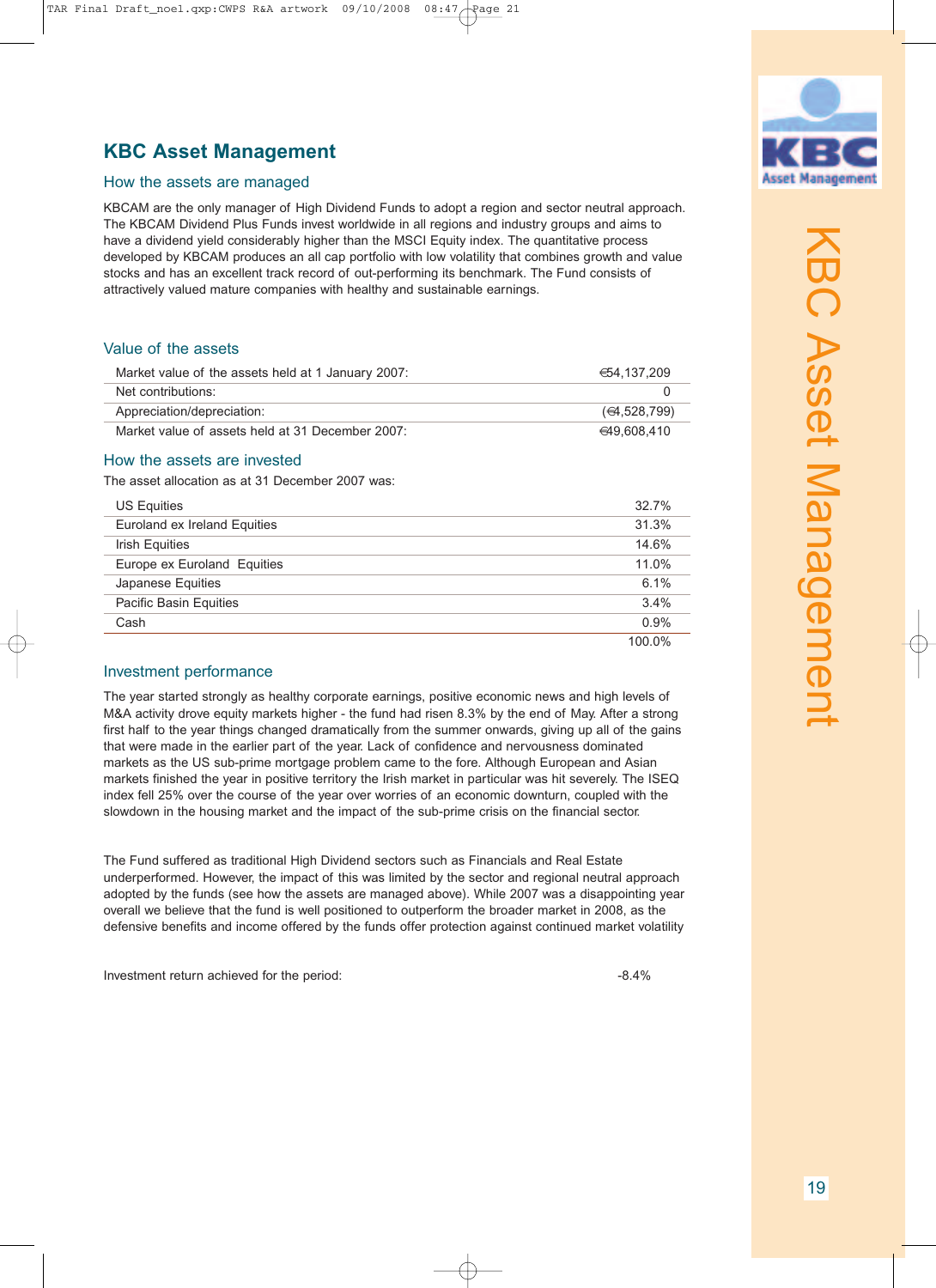#### Statement of the Trustee's responsibilities

The Trustee is required by law to prepare accounts for the Scheme each year. These accounts must give a true and fair view of the financial transactions for the Scheme year and of the status of the fund at the end of the Scheme year. They must also include a statement as to whether the accounts have been prepared according to the Statement of Recommended Practice (SORP) No. 1, subject to any material departures disclosed and explained in the accounts. The accounts must be signed by the Trustee or, if there is more than one Trustee, by two such Trustees, or if there is a person authorised under the rules of the Scheme, by this person.

The Trustee must ensure that when the accounts are prepared:

- suitable accounting policies are selected and then applied consistently;
- reasonable and prudent judgements and estimates are made; and
- SORP No.1 has been followed, or if there are any material departures, that the reasons for these departures are disclosed and explained.

The Trustee is responsible for ensuring that proper membership and financial records are kept. They are also responsible for safeguarding the assets of the Scheme and for taking reasonable steps to prevent and detect fraud and other irregularities.

#### Independent Auditor's Report

We have audited the accounts on pages 22 to 27 which have been prepared under the accounting policies set out on pages 24.

This report is made solely to the scheme's members, as a body. Our audit work has been undertaken so that we might state to the scheme's members those matters we are required to state to them in an auditors' report and for no other purpose. To the fullest extent permitted by law, we do not accept or assume responsibility to anyone other than the scheme and the scheme's members as a body, for our audit work, for this report, or for the opinions we have formed.

#### Respective responsibilities of Trustee and auditors

As described above the scheme's trustee is responsible for the preparation of the accounts in accordance with applicable law and Generally Accepted Accounting Practice in Ireland including the accounting standards issued by the Accounting Standards Board and published by the Institute of Chartered Accountants.

Our responsibility is to form an independent opinion, based on the audit of the financial statements in accordance with relevant legal and regulatory requirements and International Standards on Auditing (UK and Ireland) and report the opinion to you.

We report to you our opinion as to whether the financial statements show a true and fair view and contain the information required by the relevant legislation. We also report to you if, in our opinion, we have not received all the information and explanations we require for our audit.

We read the other information contained in the annual report and consider the implications for our report if we become aware of any apparent misstatements inconsistencies with the financial statements. This information is required to be disclosed in an annual report as per article 7(5) Occupational Pension Schemes (Disclosure of Information) Regulations 2006, comprising of the Members Information, the Trustees Report, the Investment Report and the Actuarial Report.

#### Emphasis of matter

In forming our opinion we have considered the adequacy of the disclosures made in notes 1(a) and 3 to the financial statements in relation to contributions recognised on a cash receipts basis. While our opinion is not qualified in this respect, International Auditing Standards require the auditors to draw this fact to the attention of the readers.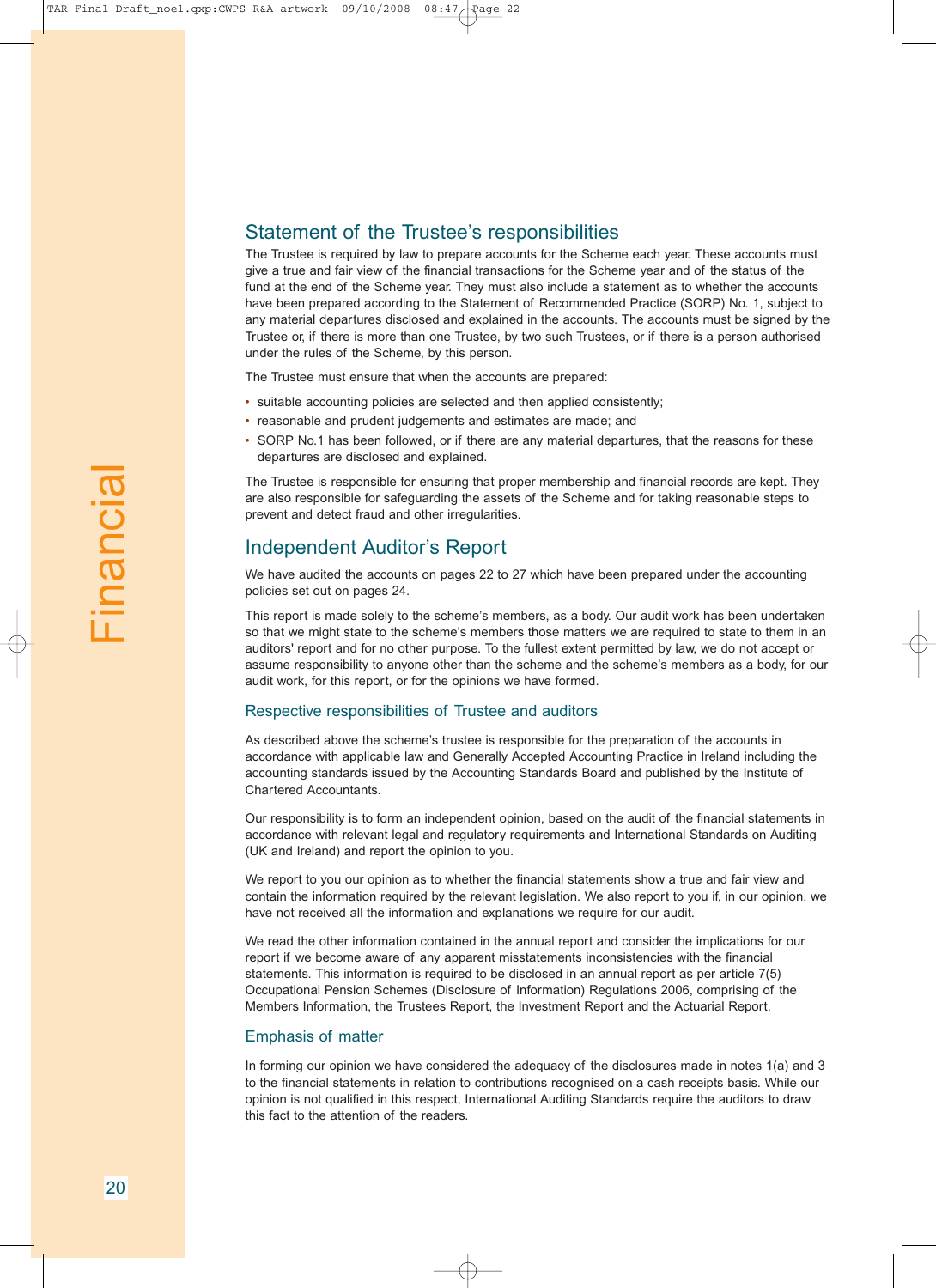#### Basis of opinion

We conducted our audit in accordance with International Standards on Auditing (UK and Ireland) issued by the Auditing Practices Board. An audit includes examination, on a test basis, of evidence relevant to the amounts and disclosures in the accounts. It also includes an assessment of the significant estimates and judgments made by the trustee in the preparation of the accounts, and of whether the accounting policies are appropriate to the scheme's circumstances, consistently applied and adequately disclosed.

We planned and performed our audit so as to obtain all the information and explanations which we considered necessary in order to provide us with sufficient evidence to give reasonable assurance that (i) the accounts are free from material misstatement, whether caused by fraud or other irregularity or error, and (ii) the contributions payable to the scheme have been paid in accordance with the scheme rules. In forming our opinion we also evaluated the overall adequacy of the presentation of information in the accounts.

#### **Opinion**

In our opinion the financial statements give a true and fair view of:

- the financial transactions of the Scheme during the period ended 31 December 2007 and
- the disposition at that date of its assets and liabilities

In our opinion, the financial statements also contain the information specified in Schedule A to the Occupational Pension Schemes (Disclosure of Information) Regulations, 2006.

#### Contributions: Qualified statement relating to receipt of contributions within 30 days of the Scheme year end

In forming our statement as to whether contributions payable to the scheme during the scheme period have been received by the trustees within 30 days of the end of the scheme year, we have considered the particular unique nature of the scheme. The trustees of the scheme may not be aware contributions are due to the scheme until returns are made by the employer on behalf of the scheme members in his employment. As set out in note 1(a) of the financial statements, the trustees are unable to ensure at all times that all contributions are collected within 30 days of the scheme year end.

We are aware that once arrears of contributions are identified the trustees have procedures for enforcement of contributions payment in place, one of which includes notification to the members of the scheme of contributions not remitted on their behalf to the scheme.

As a result of this element of uncertainty we are unable to state whether contributions payable to the scheme by all employers on behalf of scheme members have been received by the scheme within 30 days of the end of the scheme year.

26th June 2008

24 – 26 City Quay GRANT THORNTON **Dublin 2** Chartered Accountants & Registered Auditors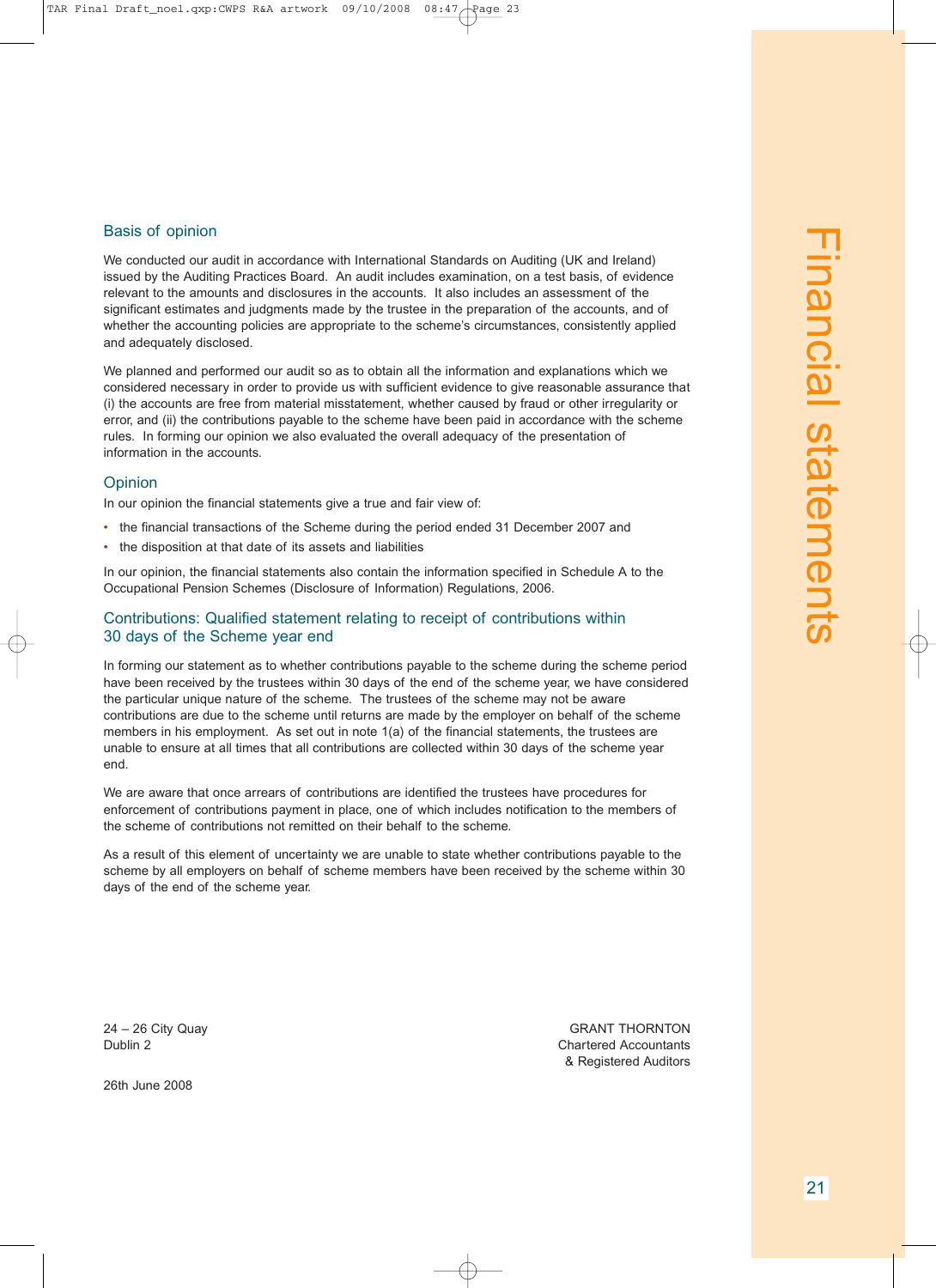|                                             |      | 2 months to<br>31 December 2007 | 6 months to<br>31 December 2006 |
|---------------------------------------------|------|---------------------------------|---------------------------------|
|                                             | Note | €                               | €                               |
| Contributions and other income              |      |                                 |                                 |
| Contributions received                      | 3    | 182,631,286                     | 42,607,165                      |
| Transfers in                                | 4    | 102,941,876                     | 764,591,163                     |
| Other income                                | 5    |                                 | 150,000                         |
|                                             |      | 285,573,162                     | 807,348,328                     |
| Benefits payable                            | 6    | (43,745,055)                    | (11,902,658)                    |
| Transfers to other schemes                  |      | (1,667,136)                     | (281, 411)                      |
|                                             |      | (45, 412, 191)                  | (12, 184, 069)                  |
|                                             |      | 240,160,671                     | 795, 164, 259                   |
| Administrative expenses                     | 7    | 5,799,654                       | 2,789,503                       |
| Canal House Redevelopment                   |      | 354,318                         |                                 |
| Pension Board Registration Fees             |      | 286,625                         | 286,624                         |
| Pension Board Refund                        |      | (265, 953)                      |                                 |
|                                             |      | 6,174,644                       | 3,076,127                       |
| Net additions from dealings with members    |      | 233,986,327                     | 792,088,132                     |
| <b>Return on investments</b>                |      |                                 |                                 |
| Investment income                           | 8    | 13,574,215                      | 2,187,168                       |
| Net movement in market value of investments | 9    | (58, 176, 714)                  | 3,609,039                       |
| Increase(Decrease) in Value of property     |      | 1,195,000                       |                                 |
| Property Management fees                    |      | (45, 807)                       |                                 |
| Investment Manager fees                     |      | (325, 738)                      | (21, 412)                       |
| Net returns on investments                  |      | (43, 779, 044)                  | 5,774,795                       |
| Net increase in the fund during the period  |      | 190,207,283                     | 797,862,927                     |
| Accumulated fund at 1 January 2007          |      | 797,862,927                     |                                 |
| Accumulated fund at 31 December 2007        |      | 988,070,210                     | 797,862,927                     |

Sean Stewart **Example 2018** Eric Fleming

Trustee 2008 26 June 2008 26 June 2008 26 June 2008

 $\oplus$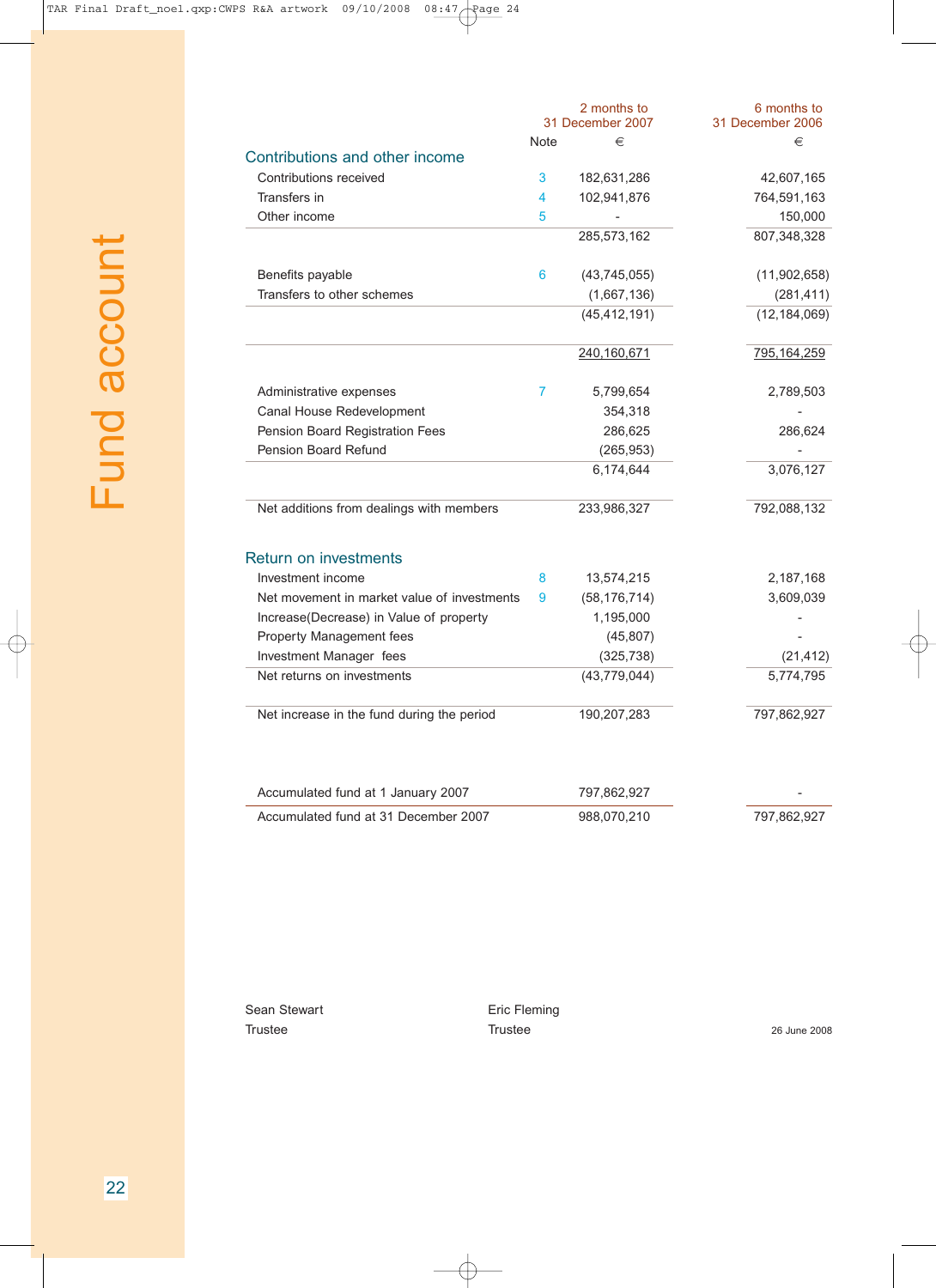|                                      |             | 12 months to<br>31 December 2007 | 6 months to<br>31 December 2006 |
|--------------------------------------|-------------|----------------------------------|---------------------------------|
|                                      | <b>Note</b> | €                                | €                               |
| <b>Investments</b>                   |             |                                  |                                 |
| <b>Fixed interest</b>                | 9           | 187,263,513                      | 180,480,701                     |
| Equities & Convertibles              | 9           | 59,324,503                       | 289,176,128                     |
| Pooled Investments                   | 9           | 630,571,064                      | 303,053,844                     |
| <b>Forward Currency Deals</b>        | 9           |                                  | 333,088                         |
| Cash                                 |             | 41,154,958                       | 28,893,075                      |
|                                      |             | 918,314,038                      | 801,936,836                     |
| <b>Investment Properties</b>         | 10          | 71,760,000                       |                                 |
|                                      |             | 990,074,038                      | 301,936,836                     |
| <b>Current assets</b>                |             |                                  |                                 |
| Debtors & Prepayments                |             | 91,931                           | 55,745                          |
| Amount due from related parties      | 11          | 838,238                          |                                 |
| Cash at Bank                         |             | 405,890                          | 1,173,142                       |
|                                      |             | 1,336,059                        | 1,228,887                       |
| <b>Current liabilities</b>           |             |                                  |                                 |
| <b>Bank overdraft</b>                |             | (612, 075)                       | (76, 175)                       |
| Accruals                             |             | (2,727,812)                      | (4, 249, 767)                   |
| Amounts due to related parties       |             | (976, 854)                       |                                 |
|                                      |             | (3,339,887)                      | (5,302,796)                     |
| Net current (liabilities)/assets     |             | (2,003,828)                      | (4,073,909)                     |
| Accumulated fund at 31 December 2007 |             | 988,070,210                      | 797,862,927                     |

Sean Stewart **Exercise Exercise Exercise Sean Stewart** Trustee 26 June 2008

⇔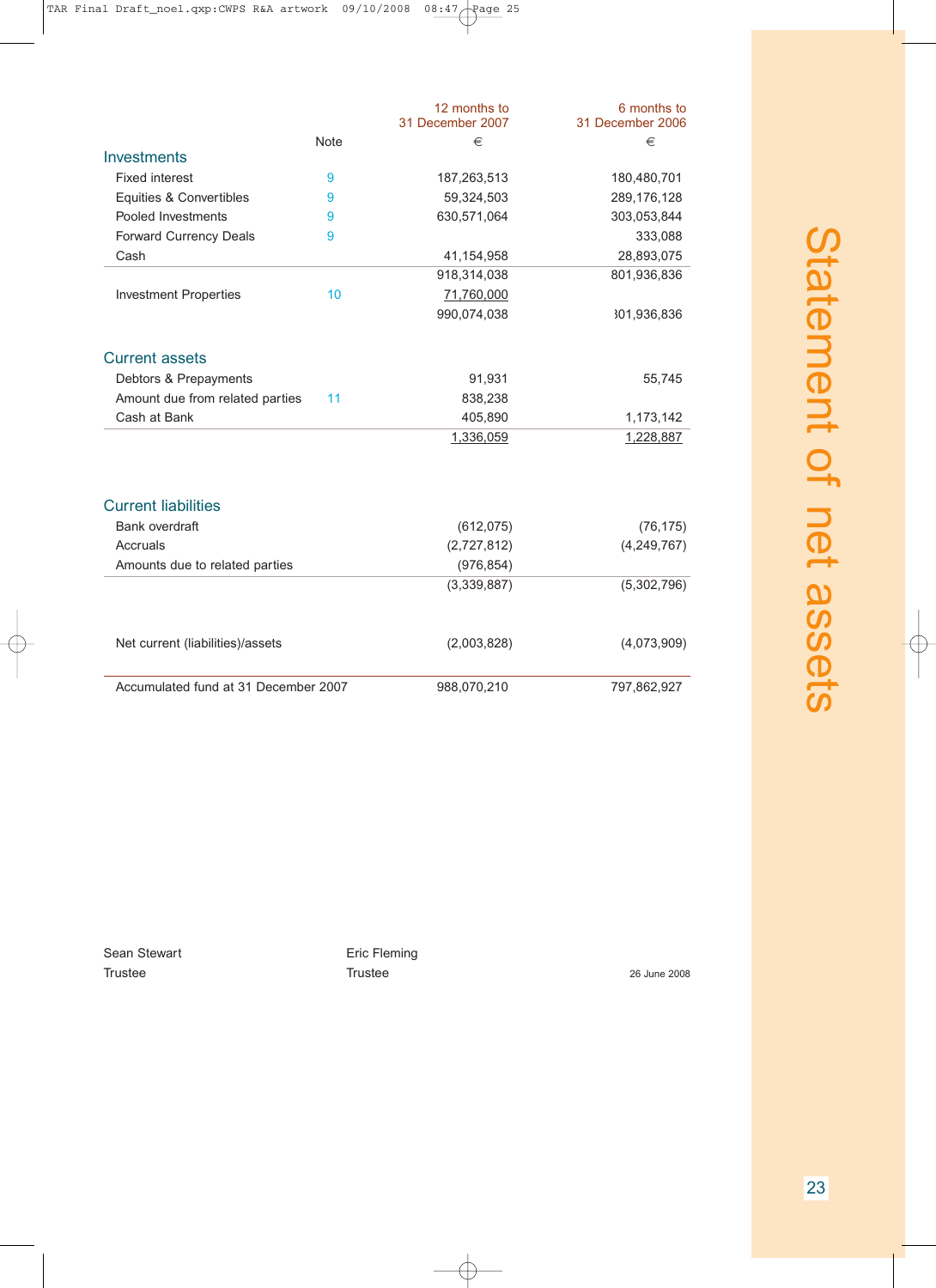### 1 Basis of preparation and accounting policies

The financial statements have been prepared in accordance with the Occupational Pension Schemes (Disclosure of Information) Regulations 2006 and with the guidelines set out in the Statement of Recommended Practice, "Financial Reports of Pension Schemes" (Revised November 2002). We are aware that a revised Statement of Recommended Practice was issued in May 2007, however, as at the date of approval of the Financial Statements by the Trustees, supplemental information as required by this was not available.

The financial statements record the transactions of the Scheme during the period and summarise the assets held by the Trustees at the end of the financial period. They do not take account of obligations to pay pensions and benefits that fall due after the end of the scheme year.

#### Fund Account

The Principal accounting policies which the Trustee has adopted are set out below

#### Contributions

Contributions are recognised on a cash receipts basis when they are received by the Scheme. This treatment is a variance with the requirements of Statement of Recommended Practice, Financial Reports of Pension Schemes (Revised November 2002) and FRS 12 'Provisions, Contingent Liabilities and Contingent Assets'. This policy is adopted because of the unique nature of the Scheme, the multiplicity of employers and the transient nature and multiplicity of those employed by employers. The Trustee of the Scheme is unable to estimate what contributions are due to the Scheme until returns are made by employers on behalf of the Scheme members in their employment.

The following items are included on the accruals basis:

- **Dividends** accrued by reference to the ex-dividend date
- **Withholding tax** accrued on the same basis as the income to which it relates
- **Interest** accrued on a daily basis
- **Benefits** amounts due in respect of the year
- **Transfers** in and out accounted for when the transfer value is paid or received/when liability for the member's pension benefits has transferred
- **Administrative expense**s amounts payable in respect of the year

#### **Investments**

Investments are stated at market value on the final working day of the accounting period as follows:

- Listed securities are stated at market value
- Pooled investment vehicles are stated at the average of the closing bid and offer prices quoted by the fund managers.

#### 2 Constitution of the fund

The fund was established by a definitive Trust Deed dated 25 May 2006. The fund has been approved by the Revenue Commissioners. The Construction Workers' Pension Scheme is registered with the Pensions Board as a defined benefit pension scheme. The Scheme pays pensions to retired members from the resources of the Scheme and in the period up to retirement, individual member accounts are maintained within the Scheme for each member on a defined contribution basis.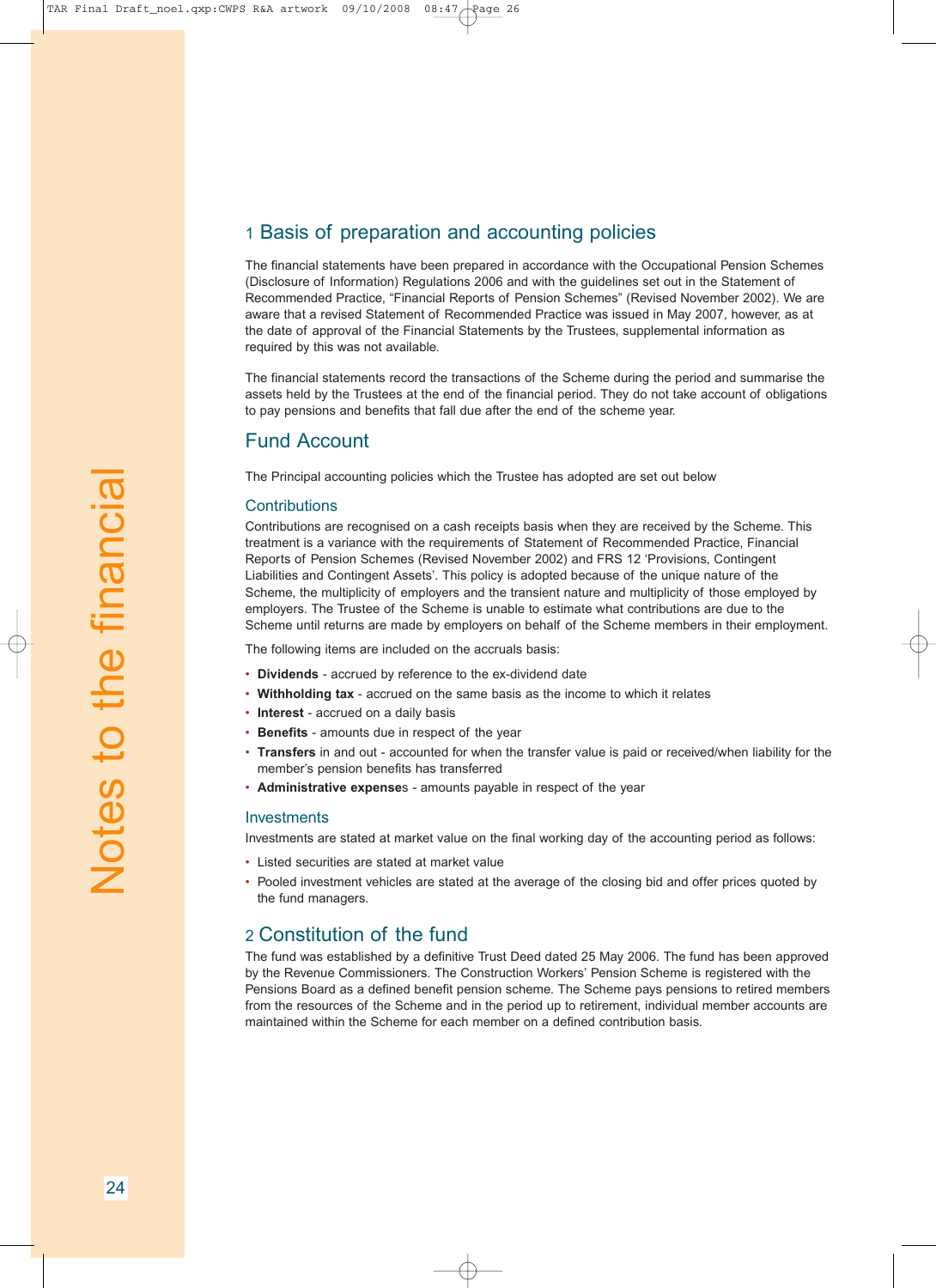| <b>3 Contributions receivable</b> | 12 months to<br>31 December 2007<br>€ | 6 months to<br>31 December 2006<br>€ |
|-----------------------------------|---------------------------------------|--------------------------------------|
| Employers' normal contributions   | 102,639,685                           | 23,733,015                           |
| Members' normal contributions     | 74.067.388                            | 15.822.009                           |
| Members' AVCs                     | 5.924.213                             | 3,052,141                            |
|                                   | 182,631,286                           | 42.607.165                           |

Contributions are recognised on a cash receipts basis as set out in note 1.

| 4 Transfers in                   | 12 months to<br>31 December 2007 | 6 months to<br>31 December 2006 |
|----------------------------------|----------------------------------|---------------------------------|
| Bulk transfers from other scheme | 102.941.876                      | 764.591.163                     |

Under the terms of the Definitive Trust Deed and Rules, the Scheme was established on 25 May 2006, to commence and operate from 1 July 2006, to provide relevant benefits (as defined in Section 770 of the Taxes Act) for certain employees of Construction Industry Employers.

Over the course of three transfer payments, the Trustee of the Scheme agreed to assume responsibility for entitlements and benefits of persons who were members of the Construction Federation Operatives' Pension Scheme (CFOPS) (to include pensioners, active and deferred members) in exchange for the transfer of certain assets into the Scheme.

Two out of three planned transfer payments occurred in 2006:

- On 14 September 2006 approximately €159 million (investments) was transferred to the Construction Workers' Pension Scheme which represented the liability of all members receiving a pension at 3 July 2006 (the Annuity Fund).
- The second transfer of approximately €605 million (investments and cash) took place on 15 December 2006 and represented liabilities of all active and deferred pensioners.
- The third and final transfer payment of approximately €103 million (property and investments) took place on the 31 August 2007 and represented any remaining liabilities, including potential or unascertained liabilities, for benefits under the CFOPS Scheme.

| 5 Other income                                  | 12 months to<br>31 December 2007<br>€ | 6 months to<br>31 December 2006<br>€ |
|-------------------------------------------------|---------------------------------------|--------------------------------------|
| <b>Construction Federation Sick Pay Scheme:</b> |                                       | €150,000                             |
| 6 Benefits payable                              |                                       |                                      |
| Pensions                                        | 35, 343, 712                          | 9,201,784                            |
| Commutations and lump sum retirement benefits   | 51.824                                | 73.297                               |
| Lump sum death benefits                         | 8.349.519                             | 2,627,577                            |
|                                                 | 43,745,055                            | 11,902,658                           |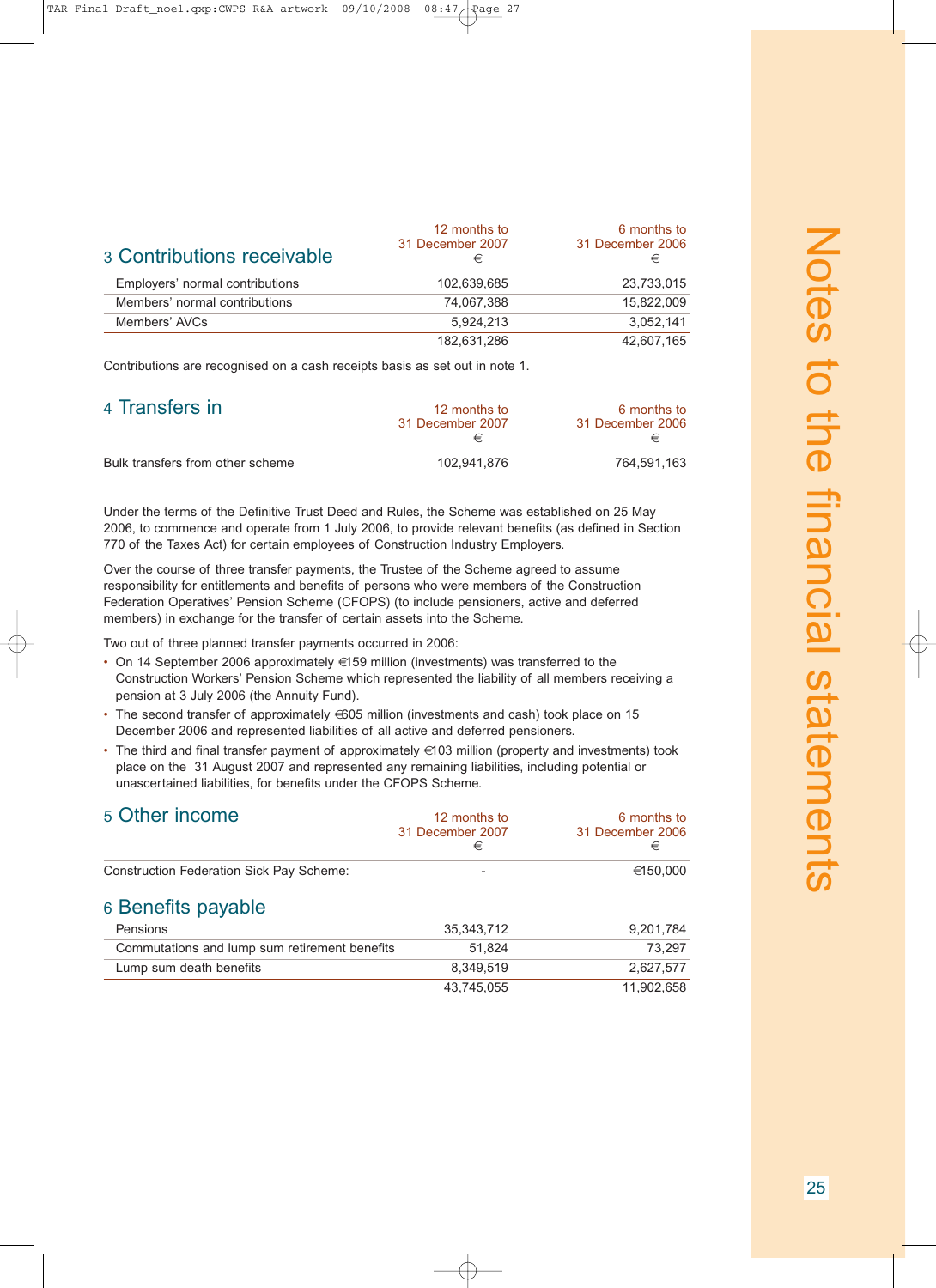| 12 months to<br>31 December 2007<br>€ | 6 months to<br>31 December 2006<br>€ |
|---------------------------------------|--------------------------------------|
|                                       | 2.548.357                            |
|                                       | 4 942 863                            |

## 7 Administrative exp

| Administration charges    | 4,942,863 | 2,548,357 |
|---------------------------|-----------|-----------|
| Legal & professional fees | 585.598   | 167.608   |
| Audit fees                | 60.500    | 50,000    |
| Trustee expenses          | 171.162   | 15.075    |
| General expenses          | 39.531    | 8.463     |
|                           | 5.799.654 | 2,789,503 |
| 8 Investment income       |           |           |

| Income from fixed interest securities | 8.997.526  | 2.111.287 |
|---------------------------------------|------------|-----------|
| Dividends from equities               | 364.956    | 55.451    |
| Rental Income                         | 1.444.547  |           |
| Deposit interest                      | 2.767.186  | 20.430    |
|                                       | 13.574.215 | 2,187,168 |

## 9 Investments

|                            | 31 December 2007<br><b>Market Value</b><br>€ | 31 December 2006<br><b>Market Value</b><br>€ |
|----------------------------|----------------------------------------------|----------------------------------------------|
| Fixed interest securities  | 187, 263, 513                                | 180,480,701                                  |
| Equities                   | 59,324,053                                   | 289,176,128                                  |
| Pooled investment vehicles | 631,571,064                                  | 303,053,844                                  |
| Other                      | 333.088                                      |                                              |
| Cash deposits              | 41,154,958                                   | 28,893,075                                   |
|                            | 918.314.038                                  | 801,936,836                                  |

| The following investments exceed 5% of the net assets of the Scheme: |             |             |
|----------------------------------------------------------------------|-------------|-------------|
|                                                                      | 2007        | 2006        |
|                                                                      | €           | €           |
| Irish Life Consensus Equity Fund                                     | 368.644.799 | 303.053.844 |

The change in market value during the year comprises all increases and decreases in the market value of investments held at any time during the year, including profits and losses realised on sales of investments during the year.

|                                   | 31 December 2007<br><b>Market Value</b><br>€ | 31 December 2006<br><b>Market Value</b><br>€ |
|-----------------------------------|----------------------------------------------|----------------------------------------------|
|                                   |                                              |                                              |
| <b>Fixed Interest</b>             |                                              |                                              |
| Irish                             |                                              |                                              |
| Overseas                          | 187,263,513                                  | 180,480,701                                  |
|                                   | 187,263,513                                  | 180,480,701                                  |
| <b>Equities</b>                   |                                              |                                              |
| Irish                             | 17,008,280                                   | 80,951,377                                   |
| United Kingdom                    |                                              | 19,328,239                                   |
| Overseas                          | 42,316,223                                   | 188,896,512                                  |
|                                   | 59,324,503                                   | 289,176,128                                  |
| <b>Pooled investment vehicles</b> |                                              |                                              |
| Unit trusts                       | 368,644,799                                  | 303,053,844                                  |
| Property fund                     | 36,080,284                                   |                                              |
| Passive Fund                      | 225,845,981                                  |                                              |
| 630,571,064                       | 303,053,844                                  |                                              |
| <b>Forward currency deals</b>     |                                              |                                              |
| Overseas                          | ۰                                            | 333,088                                      |
| Cash                              | 41,154,958                                   | 28,893,075                                   |
|                                   | 918,314,038                                  | 801,936,836                                  |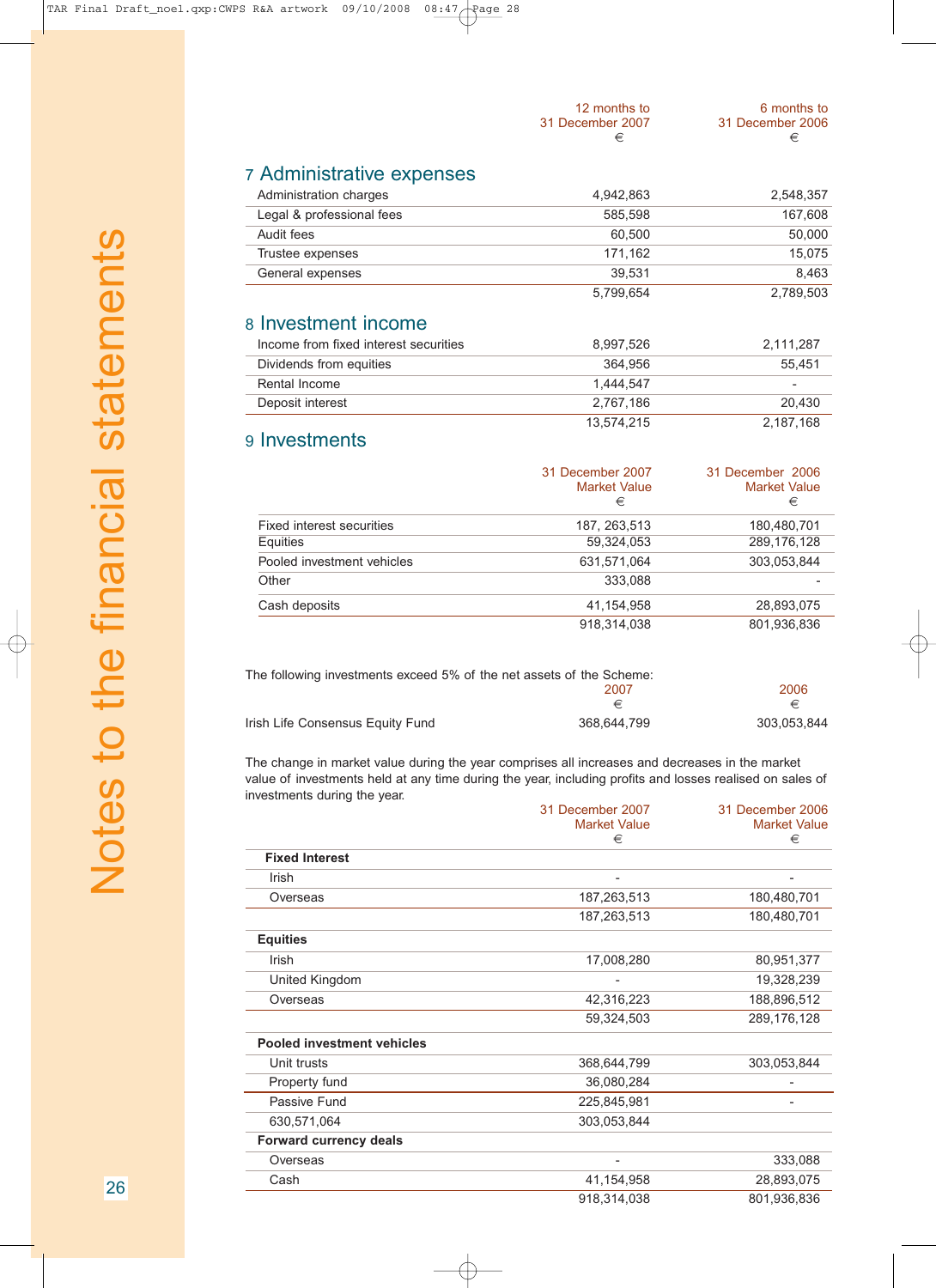## 10 Investment Properties

Clanwilliam Court

Block 4, Clonskeagh

Block B & C, Canal Road

16 Henry Street

69 Grafton Street

47/48 Lower O'Connell Street

The above properties were transferred from CIF First Holdings Limited, as property holding company of Construction Federation Operatives Pension Scheme to Construction Workers Pension Scheme Trustees Limited, Trustee Company of Construction Workers Pension Scheme, by deeds dated the 14th August 2007 at a value of €70,565,000.

#### 11 Related Party Transactions

Included in administration charges are amounts of €171,162 (2006: €15,075) paid to the Trustees by the Scheme during the year in respect of reimbursement of expenses and annual Trustee fee. No balances were due to the Trustee at the year end.

#### 12 Potential Benefit Liabilities

The Trustees are not aware of any significant potential liabilities that exist at the year end which relate to members leaving or retiring from the scheme at or before the year end.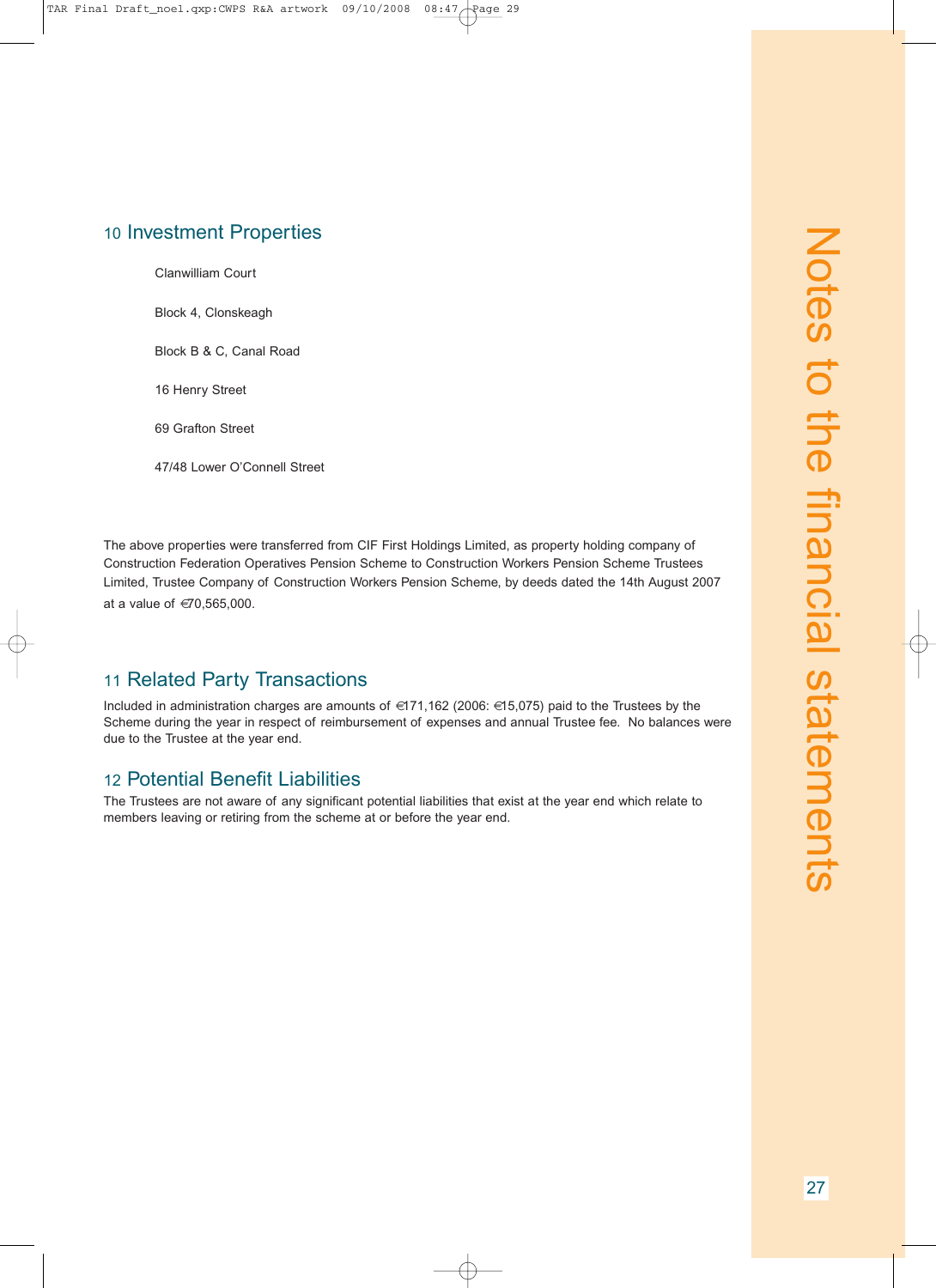$\overline{\bigoplus}$ 

# **Notes**